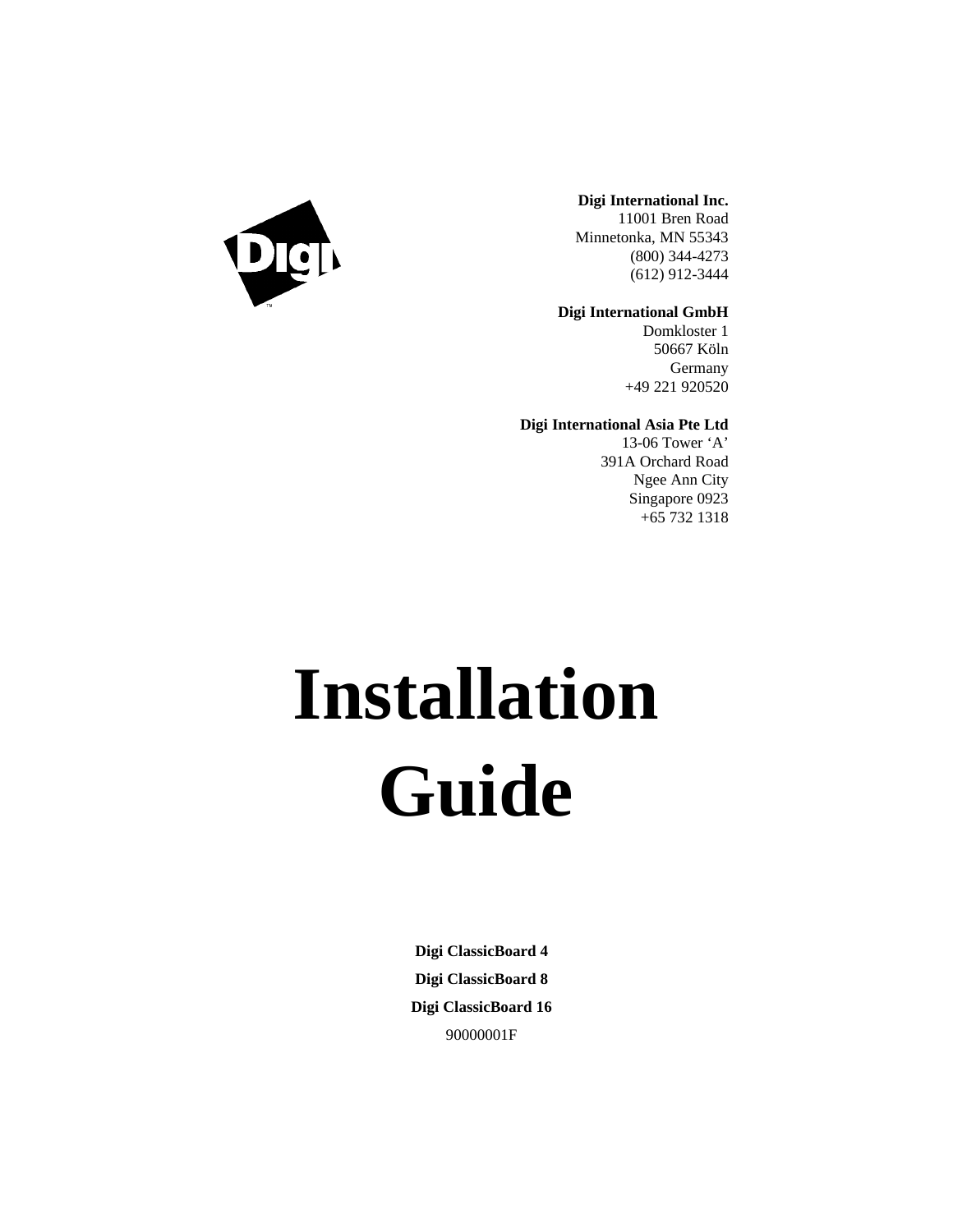**ClassicBoard** and the Digi logo are trademarks of Digi International. All other brand and product names are the trademarks of their respective holders.

© Digi International Inc. 1996, 1997

All Rights Reserved

| Digi International Inc.<br>11001 Bren Road | Phone      | $(800)$ 344-4273<br>$(612)$ 912-3444 |
|--------------------------------------------|------------|--------------------------------------|
| Minnetonka, MN 55343                       | <b>FAX</b> | $(612)$ 912-4952                     |
|                                            | <b>BBS</b> | $(612)$ 912-4800                     |
| <b>Digi International GmbH</b>             | Phone      | $+49221920520$                       |
| Domkloster 1                               | <b>FAX</b> | $+49$ 221 9205210                    |
| 50667 Köln                                 | <b>BBS</b> | $+49$ 221 9205211                    |
| Germany                                    |            |                                      |
| Digi International Asia Pte Ltd            | Phone      | $+657321318$                         |
| 13-06 Tower 'A'                            | FAX.       | $+65$ 732 1312                       |
| 391A Orchard Road                          | <b>BBS</b> | $+652927163$                         |
| Ngee Ann City                              |            |                                      |
| Singapore 0923                             |            |                                      |

Information in this document is subject to change without notice and does not represent a commitment on the part of Digi International.

Digi provides this document "as is", without warranty of any kind, either expressed or implied, including, but not limited to, the implied warranties of fitness or merchantability for a particular purpose. Digi may make improvements and/or changes in this manual or in the product(s) and/or the program(s) described in this manual at any time.

This product could include technical inaccuracies or typographical errors. Changes are periodically made to the information herein; these changes may be incorporated in new editions of the publication.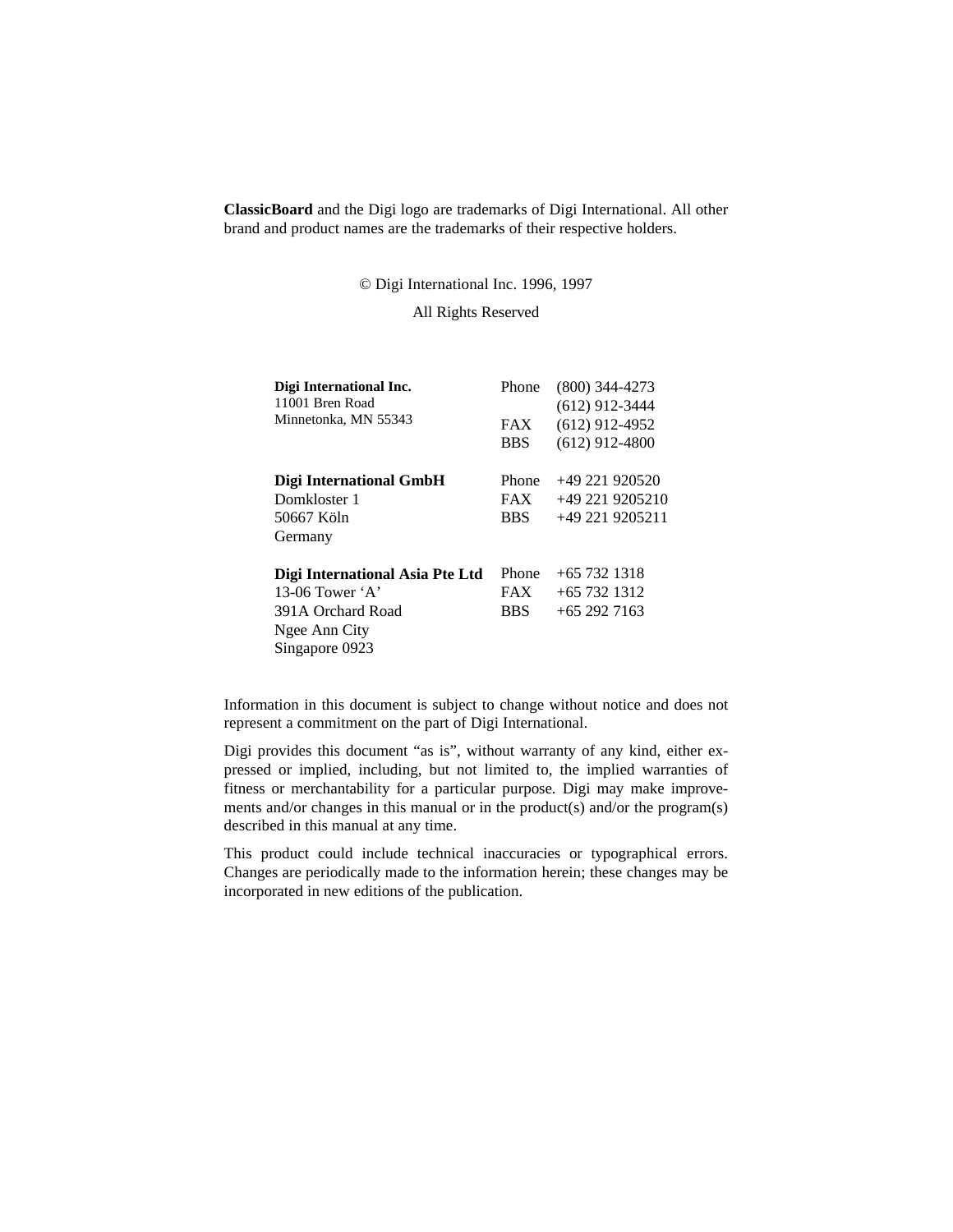# **Table of Contents**

| Software Handshaking (XON/XOFF) for Terminals and Printers 14    |  |
|------------------------------------------------------------------|--|
| Hardware Handshaking (Ready/Busy) for Terminals and Printers  16 |  |
|                                                                  |  |
|                                                                  |  |
|                                                                  |  |
|                                                                  |  |
|                                                                  |  |
|                                                                  |  |
|                                                                  |  |
|                                                                  |  |
|                                                                  |  |
|                                                                  |  |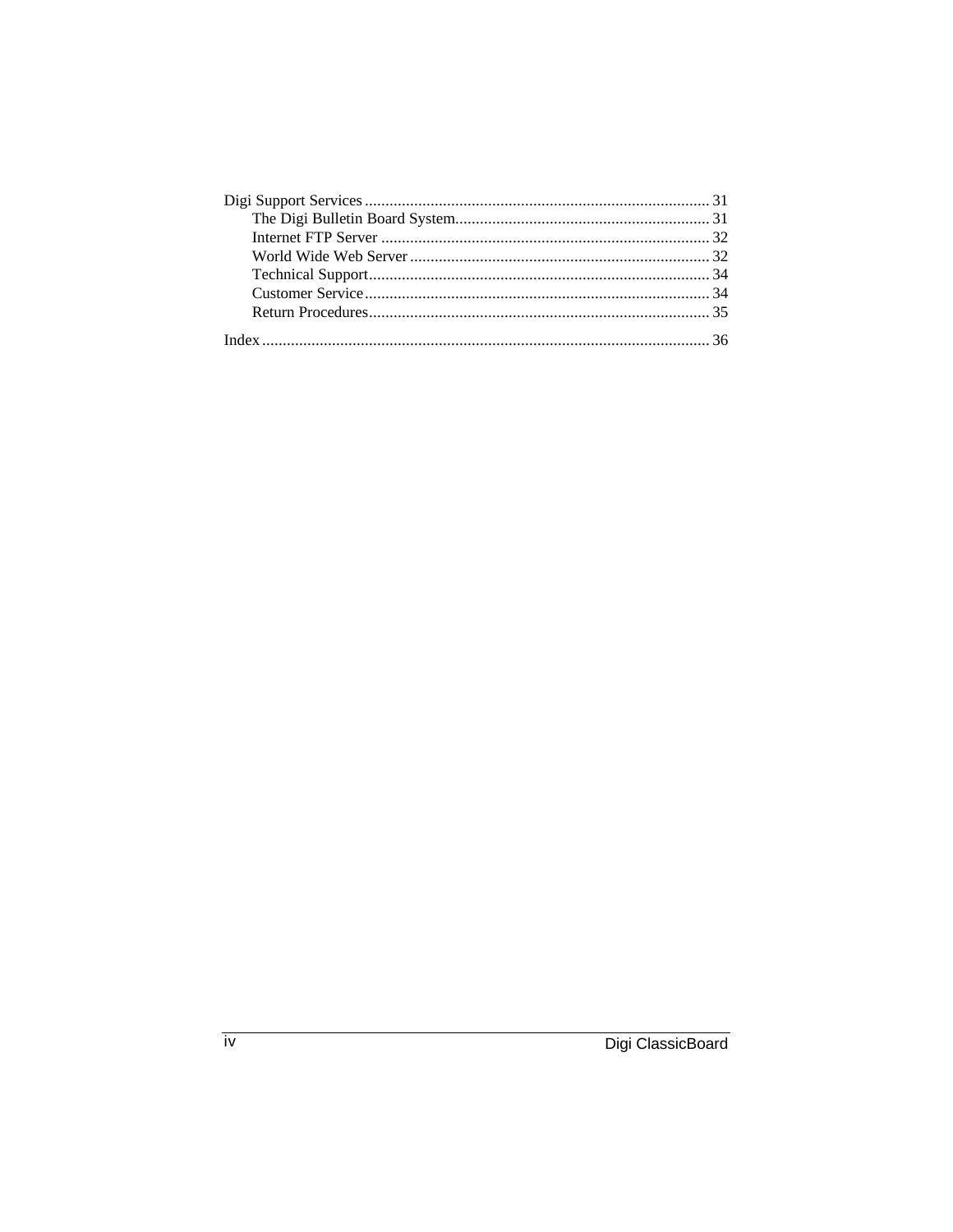# **List of Figures**

| Figure 1  |                                                         |  |
|-----------|---------------------------------------------------------|--|
| Figure 2  |                                                         |  |
| Figure 3  |                                                         |  |
| Figure 4  |                                                         |  |
| Figure 5  |                                                         |  |
| Figure 6  | Terminal/Printer Cable with DTR Handshaking (DB-25) 16  |  |
| Figure 7  | Terminal/Printer Cable with DTR Handshaking (RJ-45)  16 |  |
| Figure 8  |                                                         |  |
| Figure 9  |                                                         |  |
| Figure 10 | 8-Wire Modem Cable for use with ALTPIN Configuration 19 |  |

# **List of Tables**

| Four-Port and Eight-Port RJ-45 Connector Box Options 10<br>Four-Port and Eight-Port RJ-45 Wall Mount Cables 10 |
|----------------------------------------------------------------------------------------------------------------|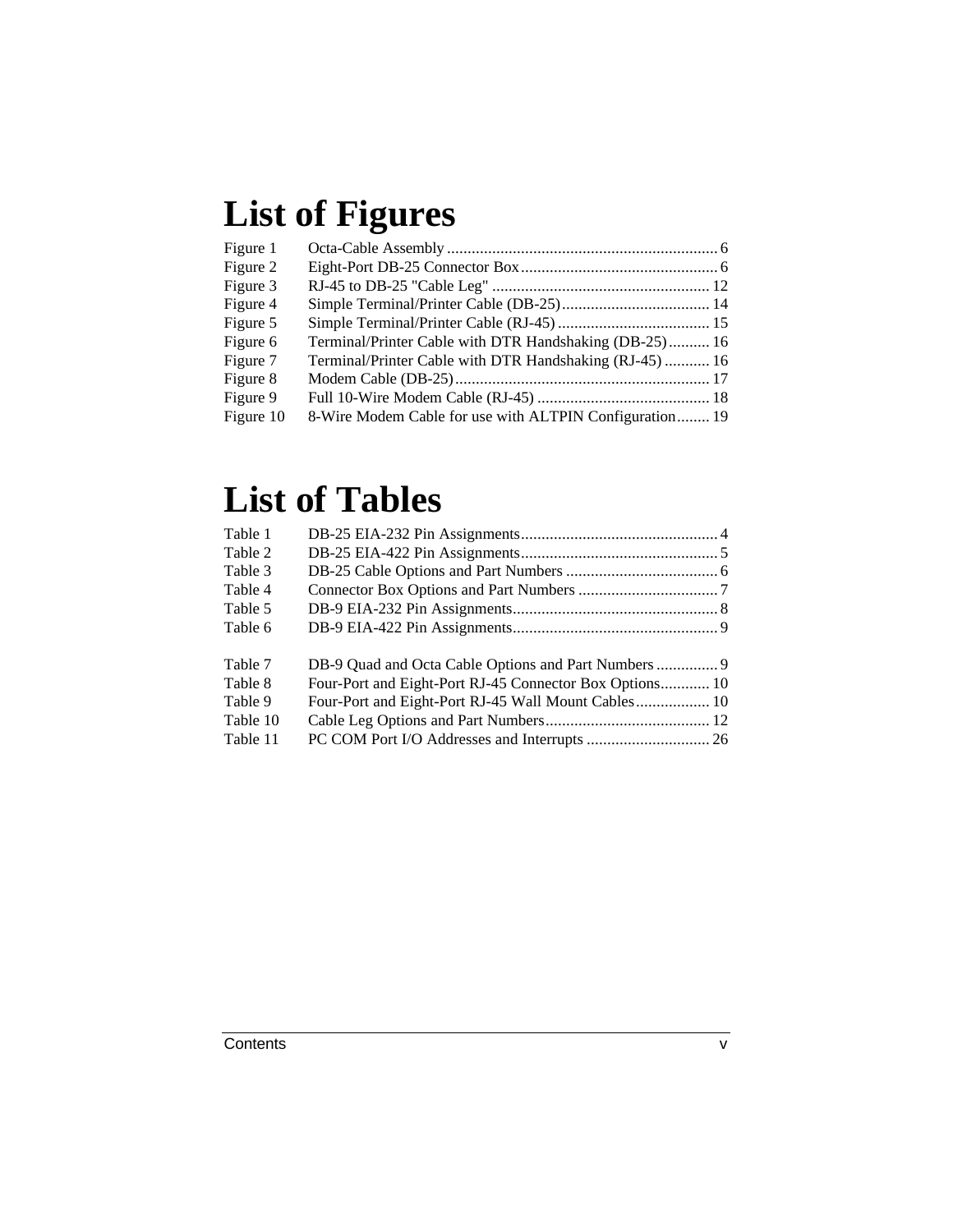# **Electronic Emission Notices**

#### **Federal Communications Commission (FCC) Statement**

#### **Radio Frequency Interference (RFI) (FCC 15.105)**

This equipment has been tested and found to comply with the limits for Class B digital devices pursuant to Part 15 of the FCC Rules. These limits are designed to provide reasonable protection against harmful interference in a residential environment. This equipment generates, uses, and can radiate radio frequency energy, and if not installed and used in accordance with the instruction manual, may cause harmful interference to radio communications. However, there is no guarantee that interference will not occur in a particular installation. If this equipment does cause harmful interference to radio or television reception, which can be determined by turning the equipment off and on, the user is encouraged to try and correct the interference by one or more of the following measures:

- Reorient or relocate the receiving antenna.
- Increase the separation between the equipment and the receiver.
- Connect the equipment into an outlet on a circuit different from that to which the receiver is connected.
- Consult the dealer or an experienced radio/TV technician for help.

#### **Labeling Requirements (FCC 15.19)**

This device complies with Part 15 of FCC rules. Operation is subject to the following two conditions: (1) this device may not cause harmful interference, and (2) this device must accept any interference received, including interference that may cause undesired operation.

Changes or modifications to this equipment not expressly approved by the manufacturer may void the user's authority to operate this equipment.

#### **Cables (FCC 15.27)**

Shielded cables *must* be used to remain within the Class B limitations.

#### **Modifications (FCC 15.21)**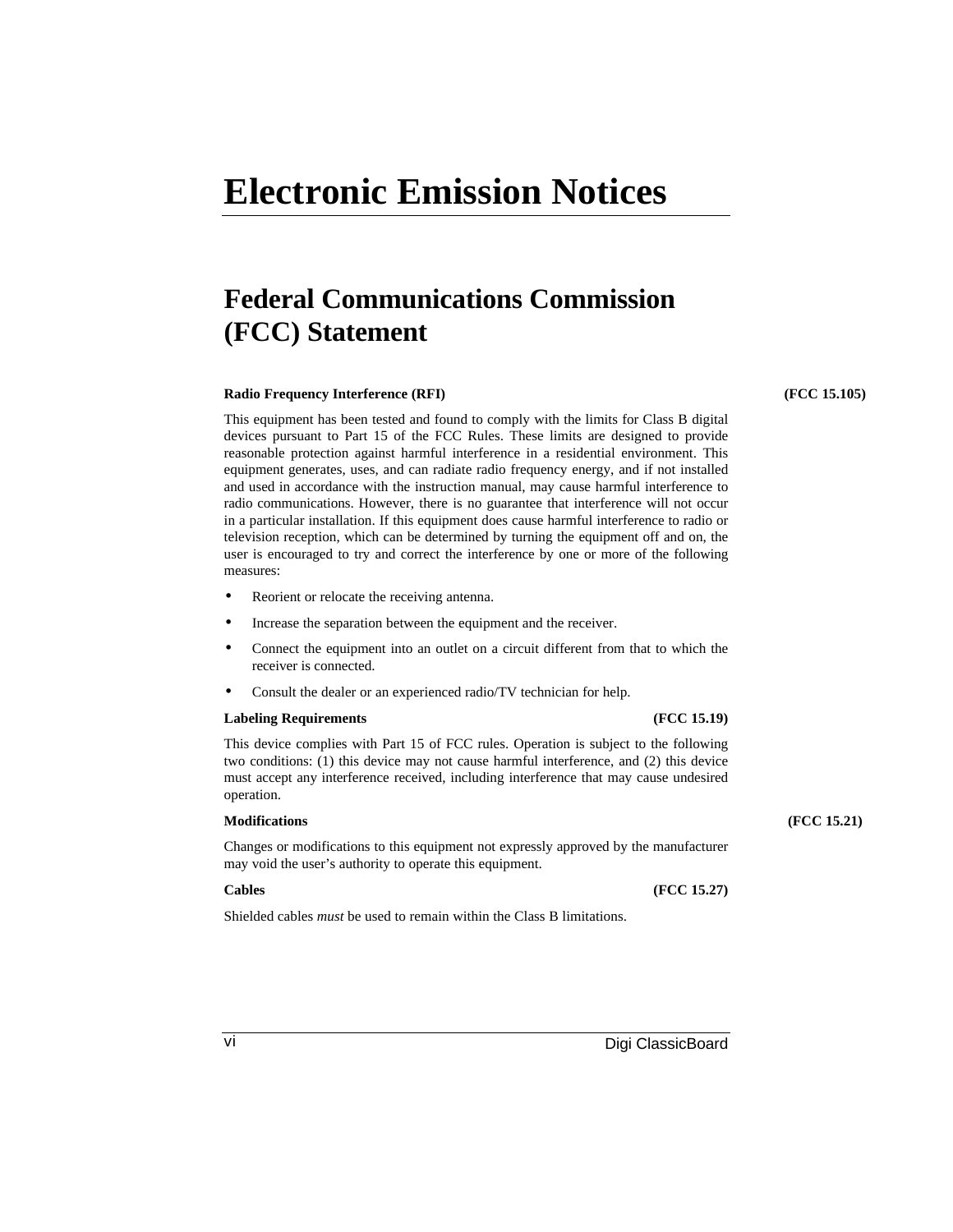

(in accordance with FCC Dockets 96-208 and 95-19)

| <b>Manufacturer's Name:</b>    | Digi International                           |
|--------------------------------|----------------------------------------------|
| <b>Corporate Headquarters:</b> | 11001 Bren Road East<br>Minnetonka, MN 55343 |

Digi International declares that the products:

| <b>Product Names:</b> | Digi ClassicBoard 4<br>Digi ClassicBoard 8<br>Digi ClassicBoard 16 |                                                                |
|-----------------------|--------------------------------------------------------------------|----------------------------------------------------------------|
| <b>Model Numbers:</b> | 50600073<br>50600071<br>50600072<br>50600070                       | 50600080<br>50600111<br>50600110<br>50000622-01<br>50000622-02 |

to which this declaration relates meets the requirements specified by the Federal Communications Commission as detailed in the following specifications:

Part 15, Subpart B, for Class B equipment FCC Docket 96-208 as it applies to Class B personal computers and peripherals

The product listed above has been tested at an External Test Laboratory certified per FCC rules and has been found to meet the FCC Part 15, Class B, Emission Limits. Documentation is on file and available from the Digi International Homologation Department.



Electronic Emission Notices vii vii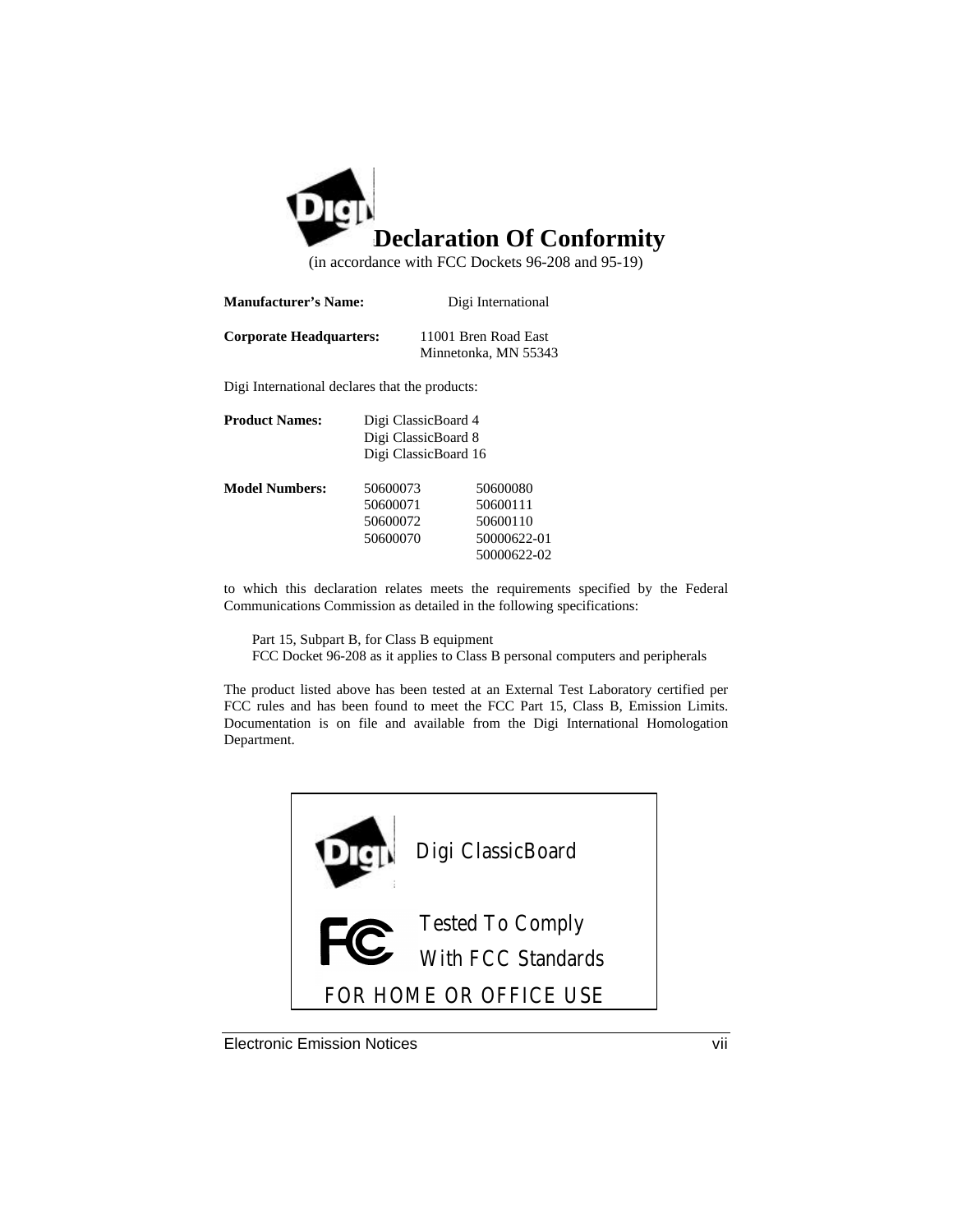#### **Industry Canada Compliance Statement**

This Class B digital apparatus meets the requirements of the Canadian Interference-Causing Equipment Regulations.

Cet appareil numérique de la Classe B respecte toutes les exigences du Règlement sur le matériel brouilleur du Canada.

#### **European Union EMC Directive**

This product has been tested and found to comply with the following European Union EMC standards:

- EN 55022 Class B
- EN 50082-2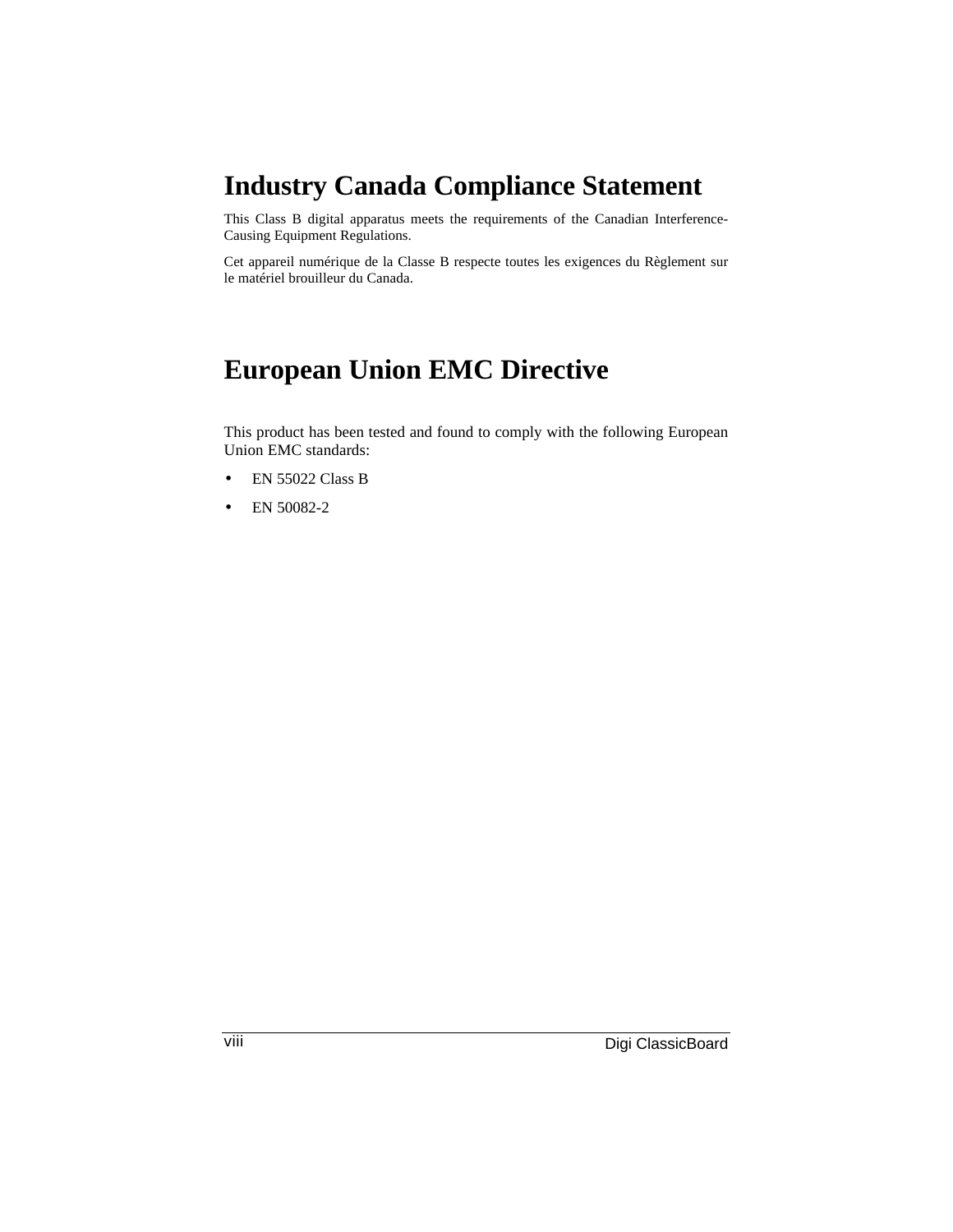# **Safety Compliance**

UL-1950 CSA 22.2 No. 950 EN-60950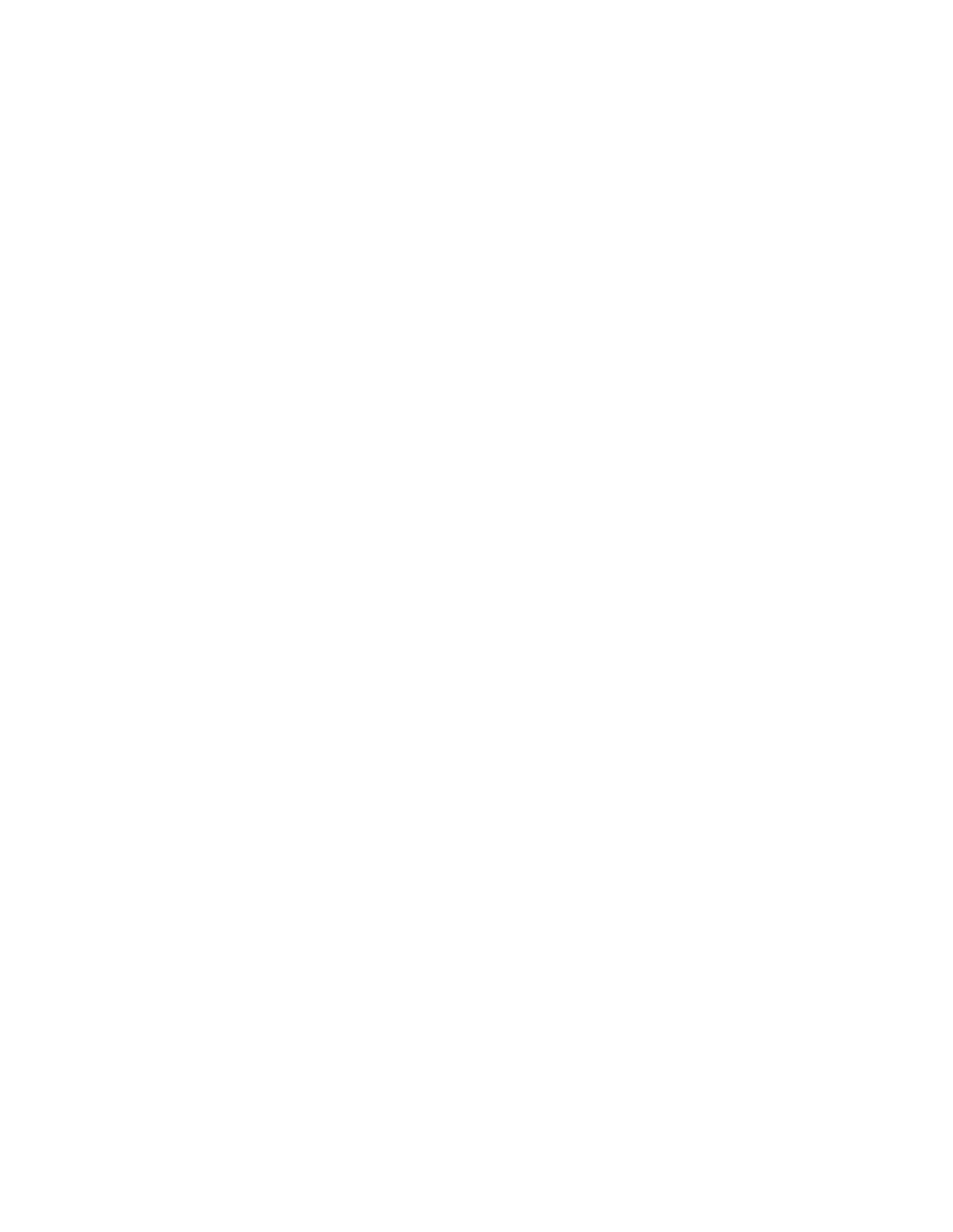# **Introduction**

This Installation Guide covers the installation and configuration of the Digi ClassicBoard 4, the Digi ClassicBoard 8, and the Digi ClassicBoard 16 asynchronous serial communications boards for ISA (Industry Standard Architecture) personal computers. ISA personal computers include IBM AT and compatible computers and 80386/80486/Pentium-based computers that employ the ISA bus.

In addition to the board itself (hardware), you may also need to install device driver software for your operating system so that programs can communicate with the board. Device driver installation instructions are in the software manual included with the software diskette(s).

### **Components**

The carton in which your Digi ClassicBoard was shipped should contain the following items:

- Digi ClassicBoard
- Installation Guide (this manual)
- One or more software packets containing device driver diskettes and the software manual
- A bootable diskette which allows you to run the configuration utility and the diagnostic utility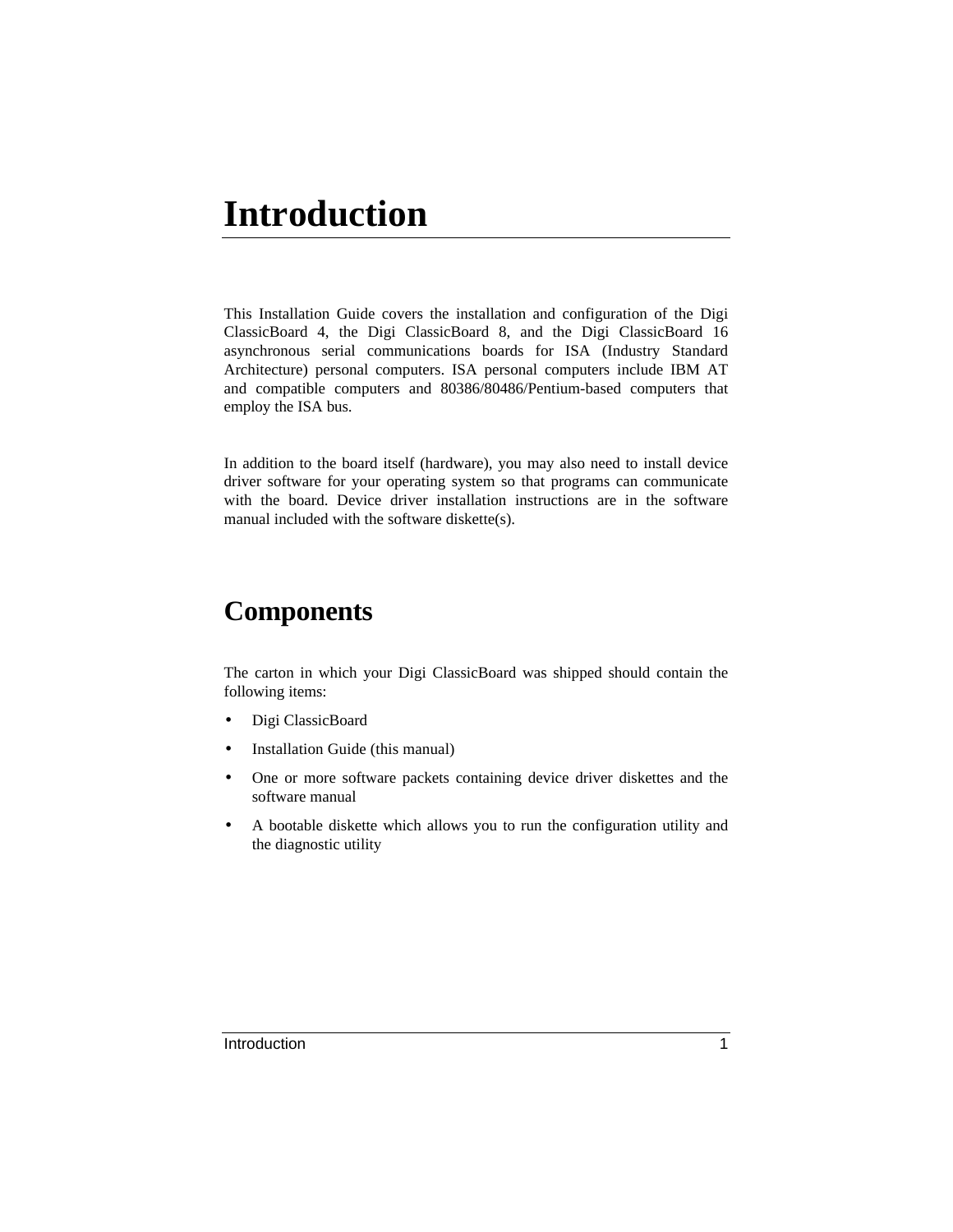# **Installation**

## ta e

- The Digi ClassicBoard functions in one of two modes: (1) Plug and Play mode or (2) legacy mode. Since the Digi ClassicBoard is shipped from the factory in Plug and Play mode, the board will be automatically configured if it is immediately installed in a system that is running Windows® 95. If you install the board in a system which is not running Windows 95, you can then easily and quickly program the board with a custom or a legacy configuration through a Digisupplied software configuration utility rather than laboriously set hardware switches. (See "Legacy Mode" on page 21).
- Multiple Digi ClassicBoards installed in a system can not be daisy chained together in order to share a single IRQ line.

|Importanti

The Digi ClassicBoard contains several components that can be permanently damaged if the board is handled improperly. To avoid accidental damage, hold the board only by its edges and follow these recommendations:

- Before handling the board, touch a grounded object to discharge any static electricity that has built up on your body.
- Never insert or remove the board while power is applied to the computer. Once the computer power switch is shut off, wait at least 10 seconds for the power supply to discharge before inserting or removing the board.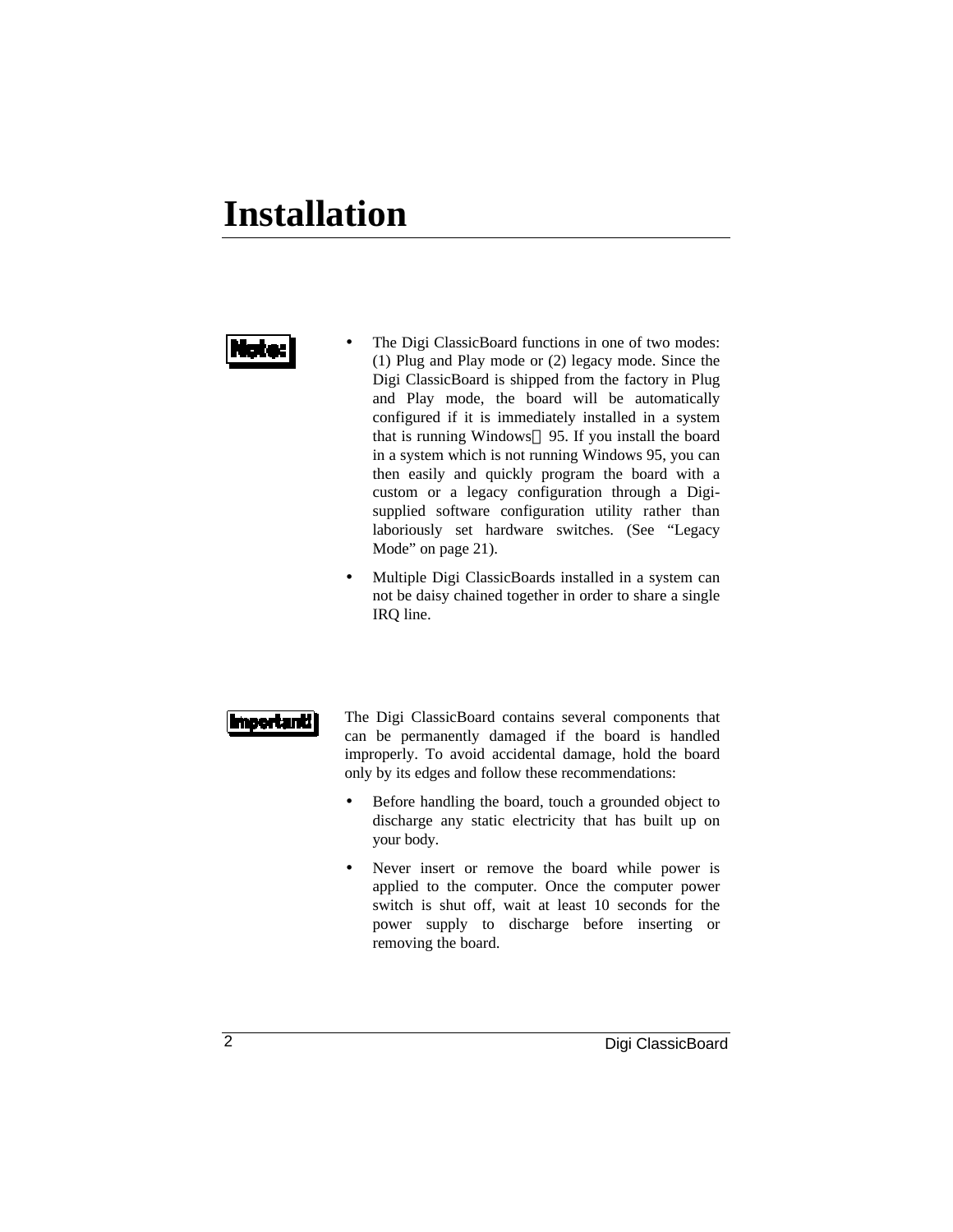### **Plugging in the Board**

- 1. Before installing the Digi ClassicBoard, record its serial number so it will be available if you need to contact Digi International.
- 2. Make sure your computer's power is turned off; remove the cover. (Refer to your computer's manual for instructions on cover removal and option board installation and cautions).
- 3. Locate an available 16-bit slot in your computer and remove the slot plate.
- 4. Plug the Digi ClassicBoard into the slot and screw the endplate to the computer chassis by using the screw you removed from the slot plate. The endplate must be screwed to the computer chassis to remain in compliance with Part 15 of the FCC rules for class B operation.
- 5. Install the interface cable assembly or connector box to the Digi ClassicBoard. (See "Connector Options" on page 4).

#### |ImportantI

- Use only Digi-supplied shielded interface cable assemblies or connector boxes to remain in compliance with FCC limits for Class B operation.
- When connecting an external connector box to a Digi ClassicBoard 16, be sure the power to the host computer is turned off.
- 6. Replace your computer's cover.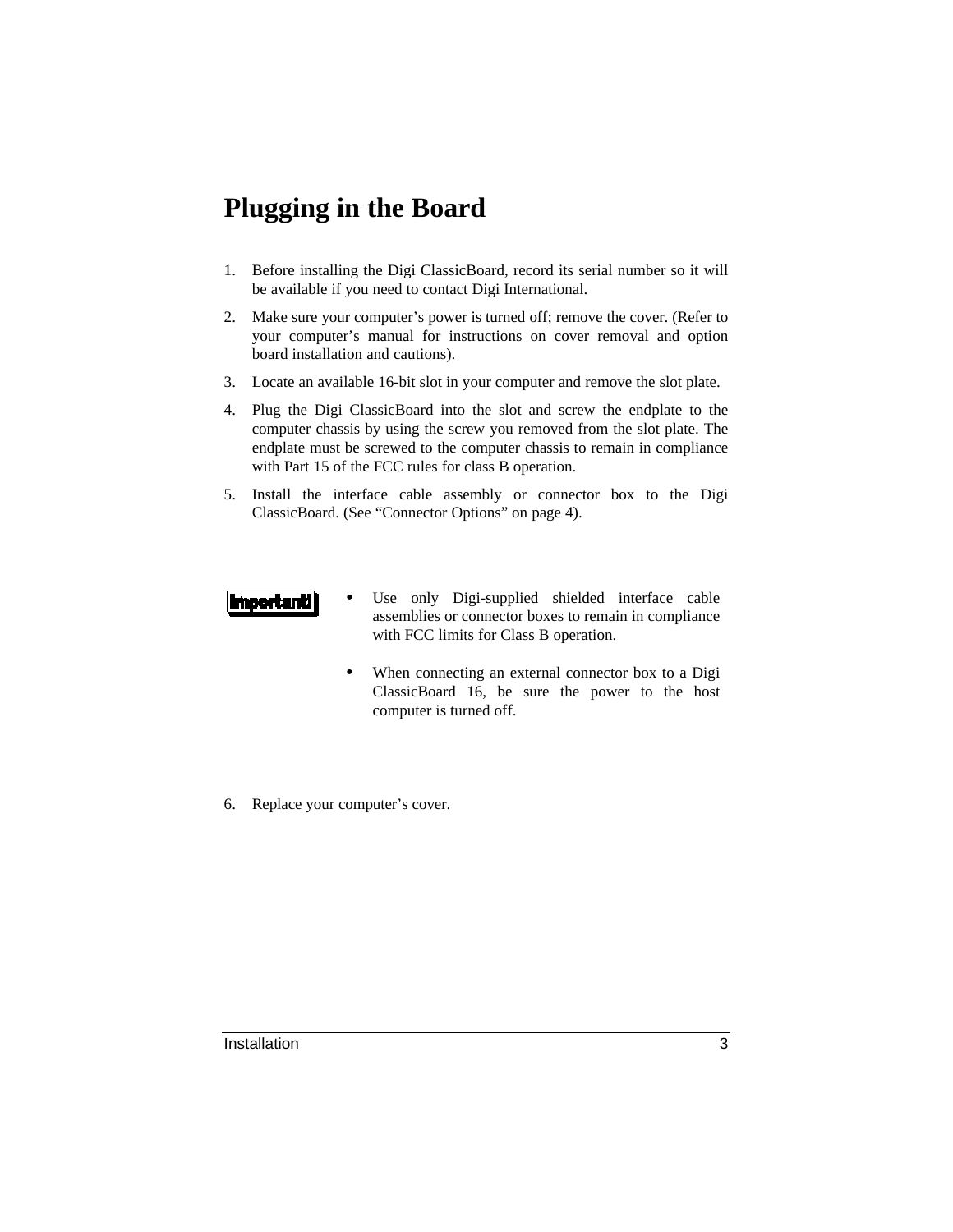# **Connector Options**

The Digi ClassicBoard 4 and the Digi ClassicBoard 8 can be set up with DB-25 connectors (male or female, EIA-422 or EIA-232 interface, DTE or DCE wiring on the EIA-232 interface), DB-9 connectors (male or female, DTE wiring) or 10-pin RJ-45 jacks. The Digi ClassicBoard 16 is available only with 10-pin RJ-45 connectors (with the EIA-232 interface) on external connector boxes.

#### **DB-25 Connectors**

The pin assignments for the EIA-232 interface are shown in Table 1.

| u. |  |
|----|--|
|----|--|

#### **Table 1 DB-25 EIA-232 Pin Assignments**

| <b>Signal</b> | <b>Description</b>      | <b>DTE</b><br><b>Connector</b> | <b>DCE</b><br><b>Connector</b> | Pin#  |
|---------------|-------------------------|--------------------------------|--------------------------------|-------|
| <b>GND</b>    | Chassis Ground          | N/A                            | N/A                            | Shell |
| TxD           | <b>Transmitted Data</b> | Output                         | Input                          | 2     |
| RxD           | Received Data           | Input                          | Output                         | 3     |
| <b>RTS</b>    | Request to Send         | Output                         | Input                          | 4     |
| <b>CTS</b>    | Clear to Send           | Input                          | Output                         | 5     |
| <b>DSR</b>    | Data Set Ready          | Input                          | Output                         | 6     |
| SG            | Signal Ground           | reference                      | reference                      | 7     |
| <b>DCD</b>    | Data Carrier Detect     | Input                          | Output                         | 8     |
| <b>DTR</b>    | Data Terminal Ready     | Output                         | Input                          | 20    |
| <b>RI</b>     | Ring Indicator          | Input                          | Output                         | 22    |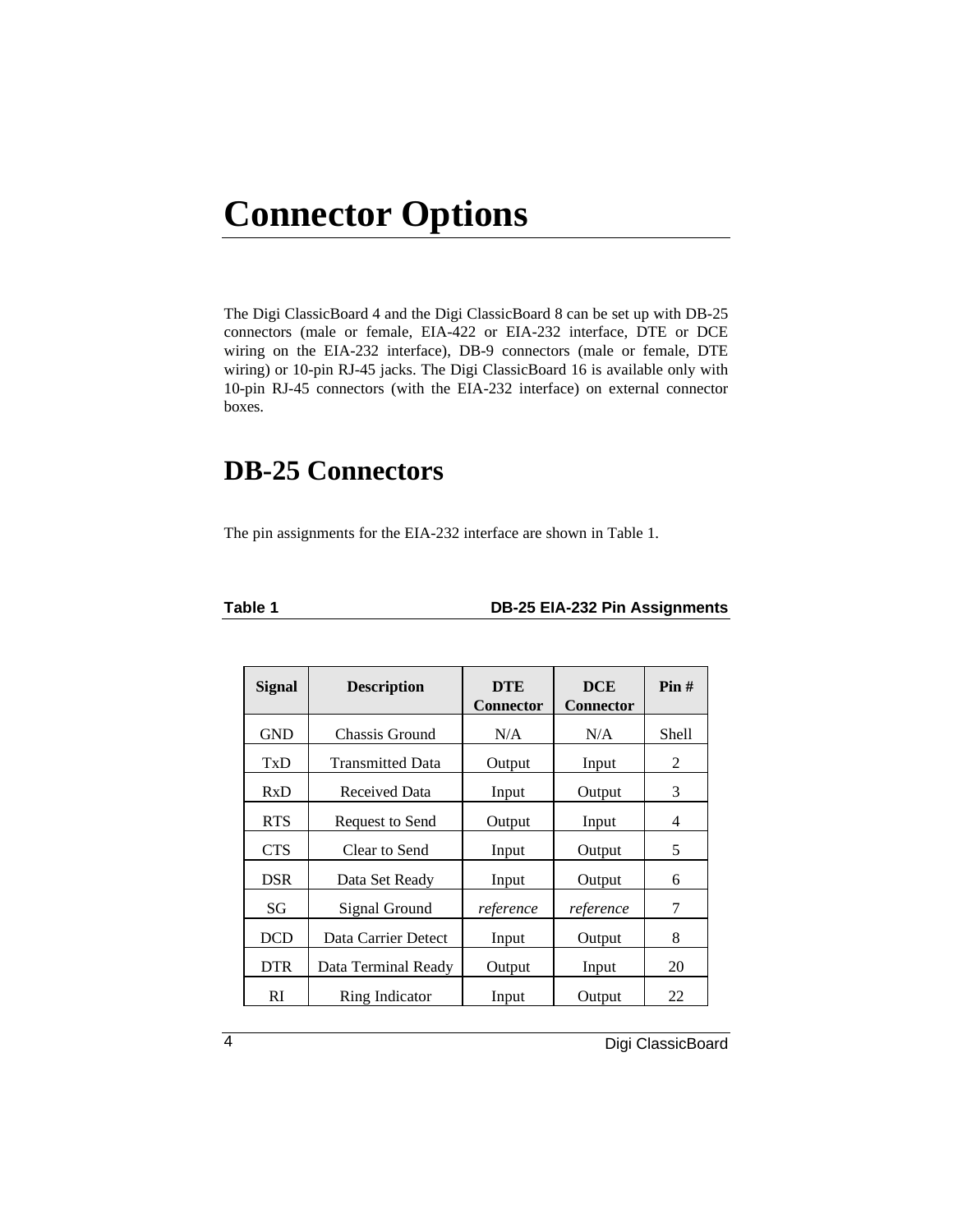

The DCE configuration is equivalent to a DTE connector plus a fully-wired null modem adapter. Thus, DCD (Data Carrier Detect) and DSR (Data Set Ready) are wired together internally and carry the DTE equivalent of DTR (Data Terminal Ready). For this reason, DCE cables cannot be used with modems.

The pin assignments for the EIA-422 interface are identified in Table 2. No connections should be made to pins not listed.

#### **Table 2 DB-25 EIA-422 Pin Assignments**

| Signal | <b>Description</b>   | Data<br><b>Direction</b> | Pin<br># |
|--------|----------------------|--------------------------|----------|
| $TxD+$ | Transmit Data High   | Output                   | 2        |
| $RxD+$ | Receive Data High    | Input                    | 3        |
| $RTS+$ | Request To Send High | Output                   | 4        |
| $CTS+$ | Clear To Send High   | Input                    | 5        |
| CTS-   | Clear To Send Low    | Input                    | 13       |
| TxD-   | Transmit Data Low    | Output                   | 14       |
| $RxD-$ | Receive Data Low     | Input                    | 16       |
| RTS-   | Request To Send Low  | Output                   | 19       |

**Connector Options** 5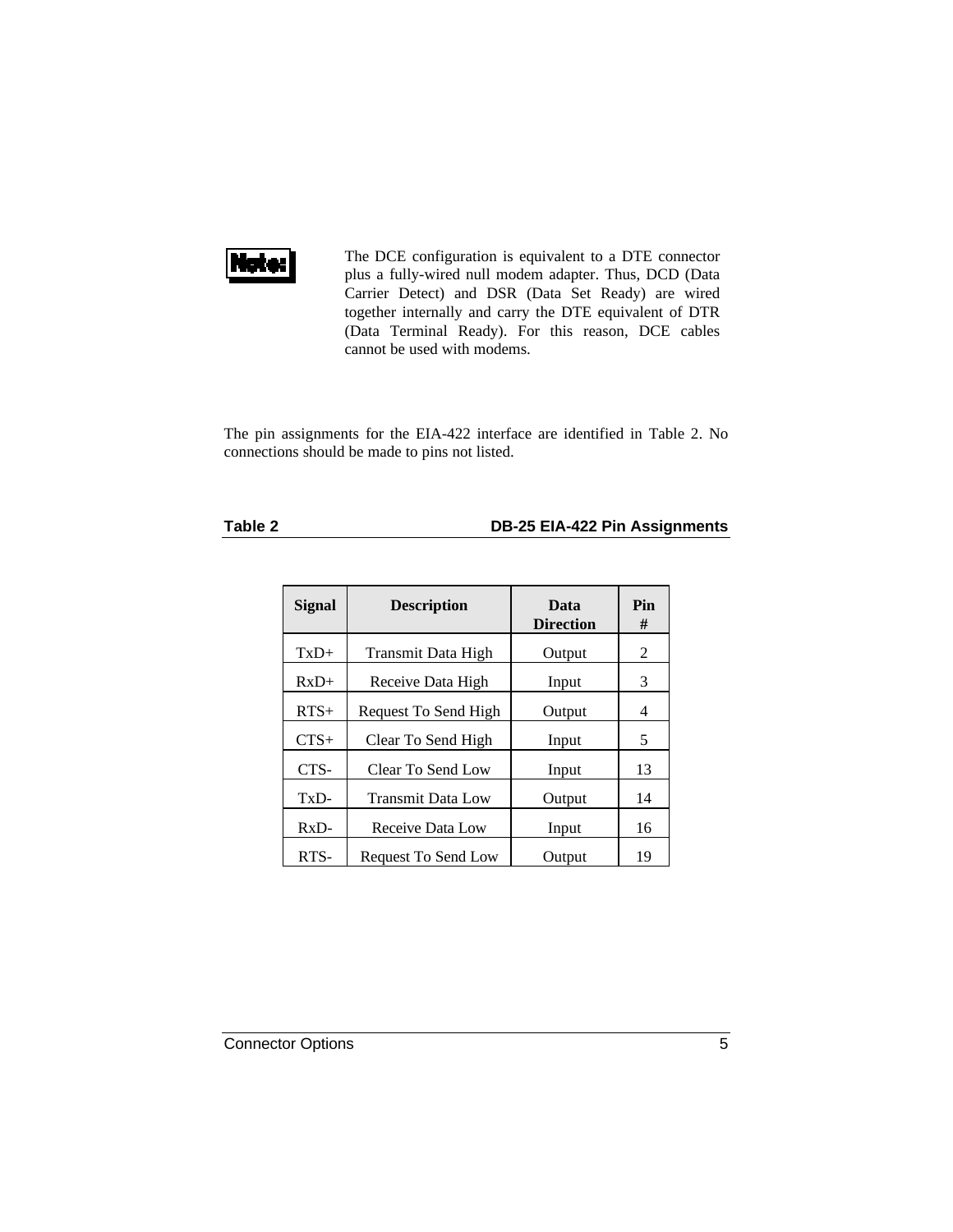#### **DB-25 Connector Options**

DB-25 connectors are available in two styles: a quad or octa cable assembly, or a connector box assembly. Either style may be ordered with male or female DB-25 connectors, configured as DTE or DCE devices.

#### **Quad and Octa Cable Option (DTE or DCE)**

Figure 1 shows the eight-port cable assembly, and Table 3 gives the part numbers of the available configurations.





#### **Table 3 DB-25 Cable Options and Part Numbers**

|                             | <b>DTE</b><br>Ouad | <b>DCE</b><br>Quad | <b>DTE</b><br>Octa | <b>DCE</b><br>Octa | EIA-422<br><b>Quad</b> | EIA-422<br>Octa |
|-----------------------------|--------------------|--------------------|--------------------|--------------------|------------------------|-----------------|
| <b>DB-25</b><br><b>Male</b> | 76000008           | 76000007           | 76000021           | 76000020           | 76000178               | 76000179        |
| <b>DB-25</b>                | 76000006           | 76000005           | 76000019           | 76000018           | N/A                    | N/A             |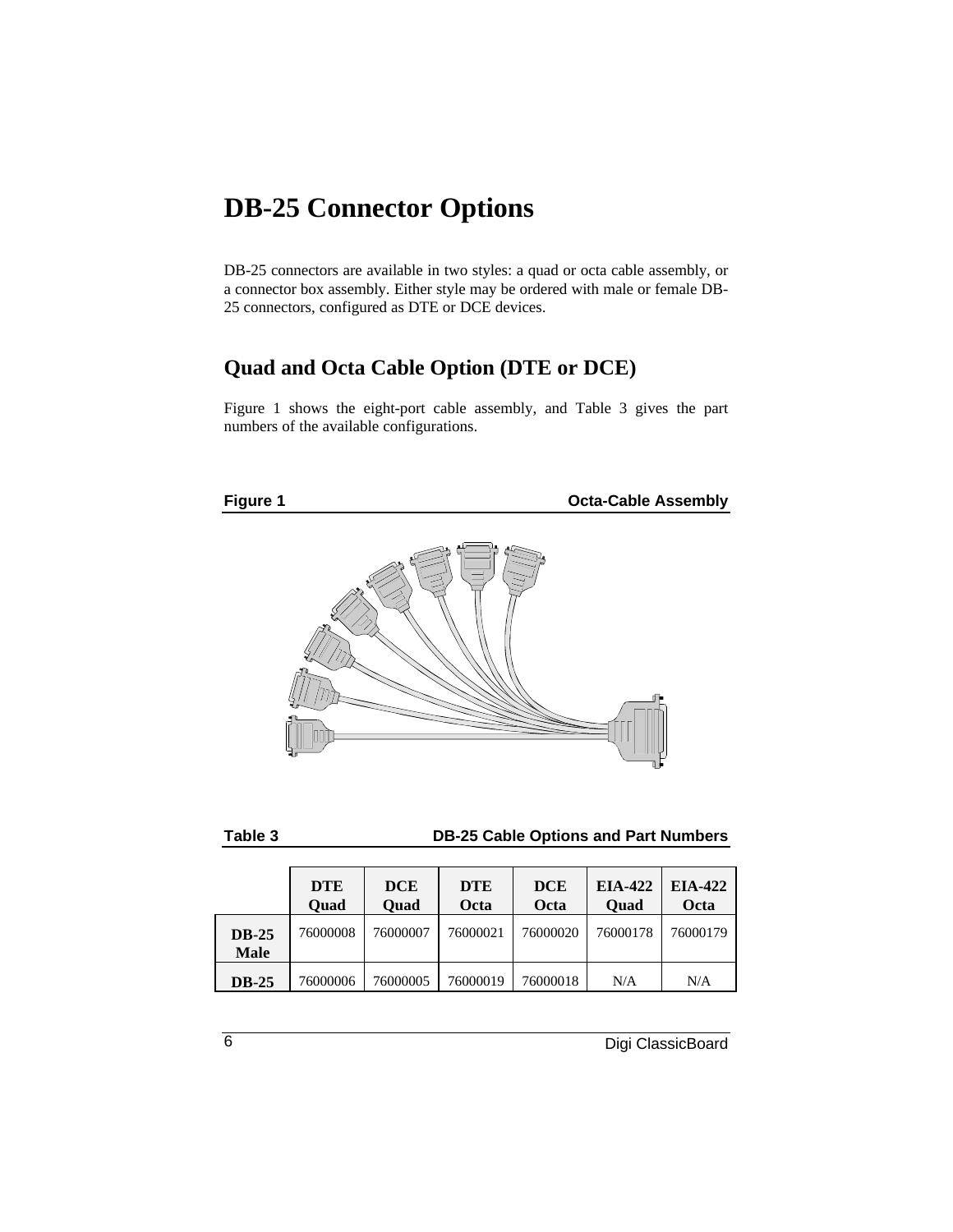| -г ешан |  | $-$ ---- |  |  |  |  |  |
|---------|--|----------|--|--|--|--|--|
|---------|--|----------|--|--|--|--|--|

#### **Quad and Octa Connector Boxes (DTE or DCE)**

**Figure 2 Eight-Port DB-25 Connector Box**



| -<br>×<br>v<br>w<br>۰. |
|------------------------|
|------------------------|

#### **Connector Box Options and Part Numbers**

|                     | <b>DTE</b> Ouad | <b>DCE</b> Ouad | <b>DTE</b> Octa | <b>DCE</b> Octa |
|---------------------|-----------------|-----------------|-----------------|-----------------|
| <b>DB-25 Male</b>   | 76000030        | 76000028        | 76000031        | 76000029        |
| <b>DB-25 Female</b> | 76000026        | 76000024        | 76000027        | 76000025        |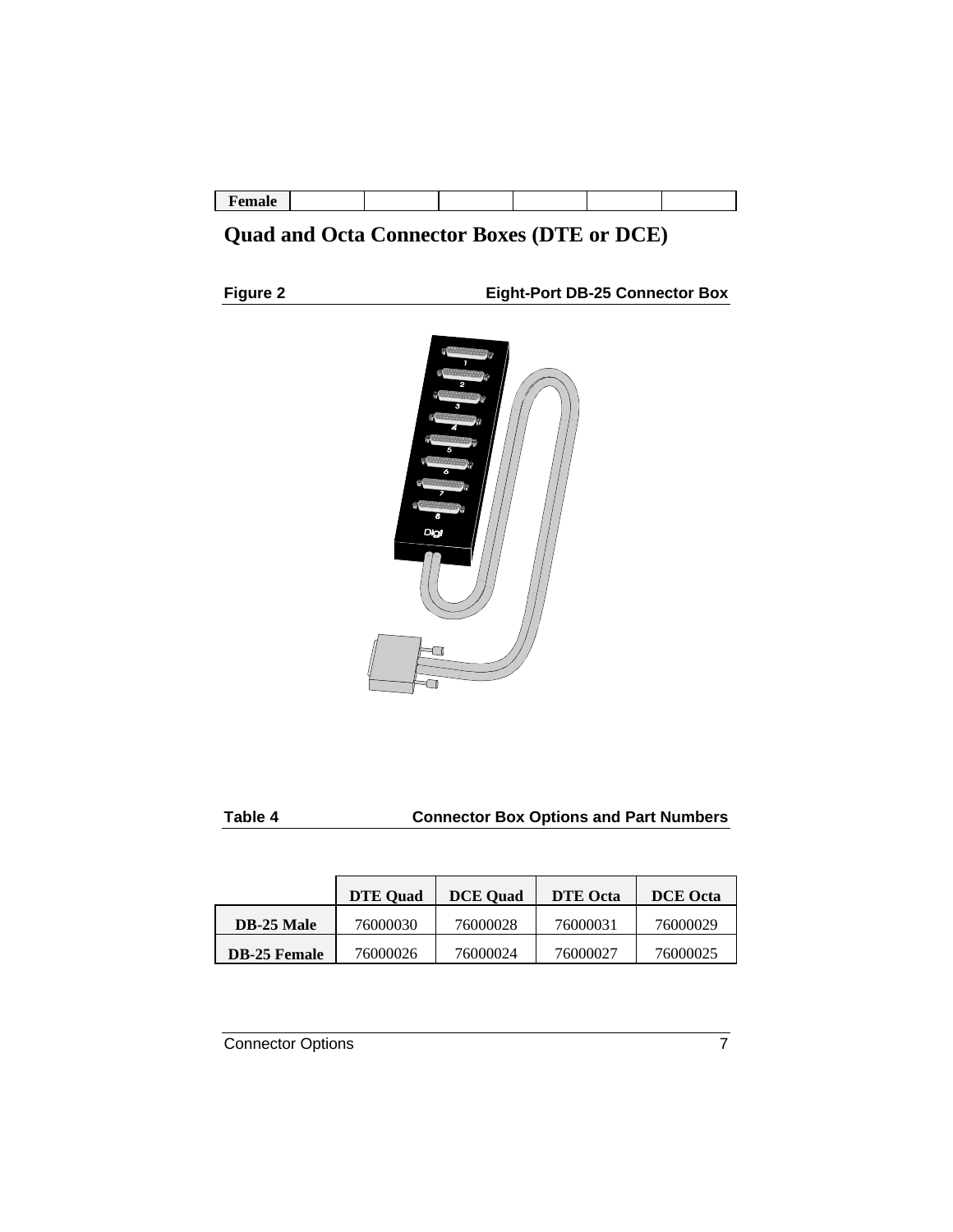### **DB-9 Connectors**

The Digi ClassicBoard 4 and the Digi ClassicBoard 8 can be configured with male or female DB-9 connectors (DTE wiring only).

#### **Table 5 DB-9 EIA-232 Pin Assignments**

| <b>Signal</b> | <b>Description</b>      | <b>Direction</b> | Pin#  |
|---------------|-------------------------|------------------|-------|
| <b>GND</b>    | Chassis Ground          | N/A              | Shell |
| <b>DCD</b>    | Data Carrier Detect     | Input            | 1     |
| TxD           | <b>Transmitted Data</b> | Output           | 3     |
| RxD           | Received Data           | Input            | 2     |
| <b>DTR</b>    | Data Terminal Ready     | Output           | 4     |
| SG            | Signal Ground           | reference        | 5     |
| DSR           | Data Set Ready          | Input            | 6     |
| <b>RTS</b>    | Request to Send         | Output           | 7     |
| <b>CTS</b>    | Clear to Send           | Input            | 8     |
| RI            | Ring Indicator          | Input            | 9     |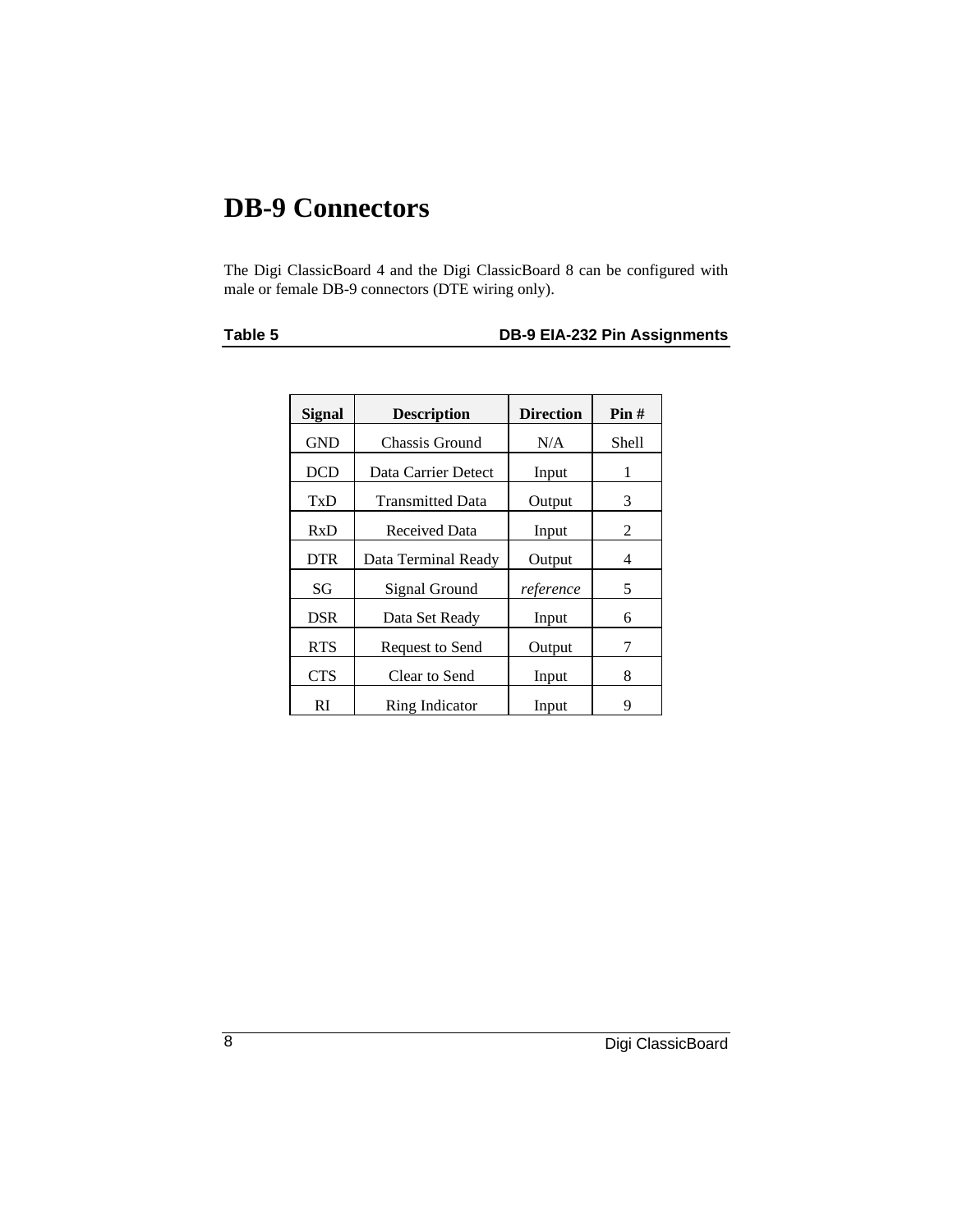The pin assignments for the EIA-422 interface are identified in Table 6. No connections should be made to pins not listed.

#### **Table 6 DB-9 EIA-422 Pin Assignments**

| Signal | <b>Description</b>   | <b>Direction</b> | Pin# |
|--------|----------------------|------------------|------|
| $RTS+$ | Request to Send High | Output           | 2    |
| RTS-   | Request to Send Low  | Output           | 3    |
| $CTS+$ | Clear to Send High   | Input            | 4    |
| CTS-   | Clear to Send Low    | Input            | 5    |
| $RxD+$ | Receive Data High    | Input            | 6    |
| $RxD-$ | Receive Data Low     | Input            | 7    |
| $TxD+$ | Transmit Data High   | Output           | 8    |
| TxD-   | Transmit Data Low    | Output           | 9    |

DB-9 connectors are available only in the quad or octa cable "fan-out" configuration. (See Figure 1, on page 6).

#### **Table 7 DB-9 Quad and Octa Cable Options and Part Numbers**

|                              | <b>DTE</b> Quad | <b>DTE</b> Octa | EIA-422<br>Quad | EIA-422<br>Octa |
|------------------------------|-----------------|-----------------|-----------------|-----------------|
| <b>DB-9 Male</b>             | 76000003        | 76000015        | 76000004        | 76000017        |
| <b>DB-9</b><br><b>Female</b> | 76000001        | 76000013        | 76000002        | 76000014        |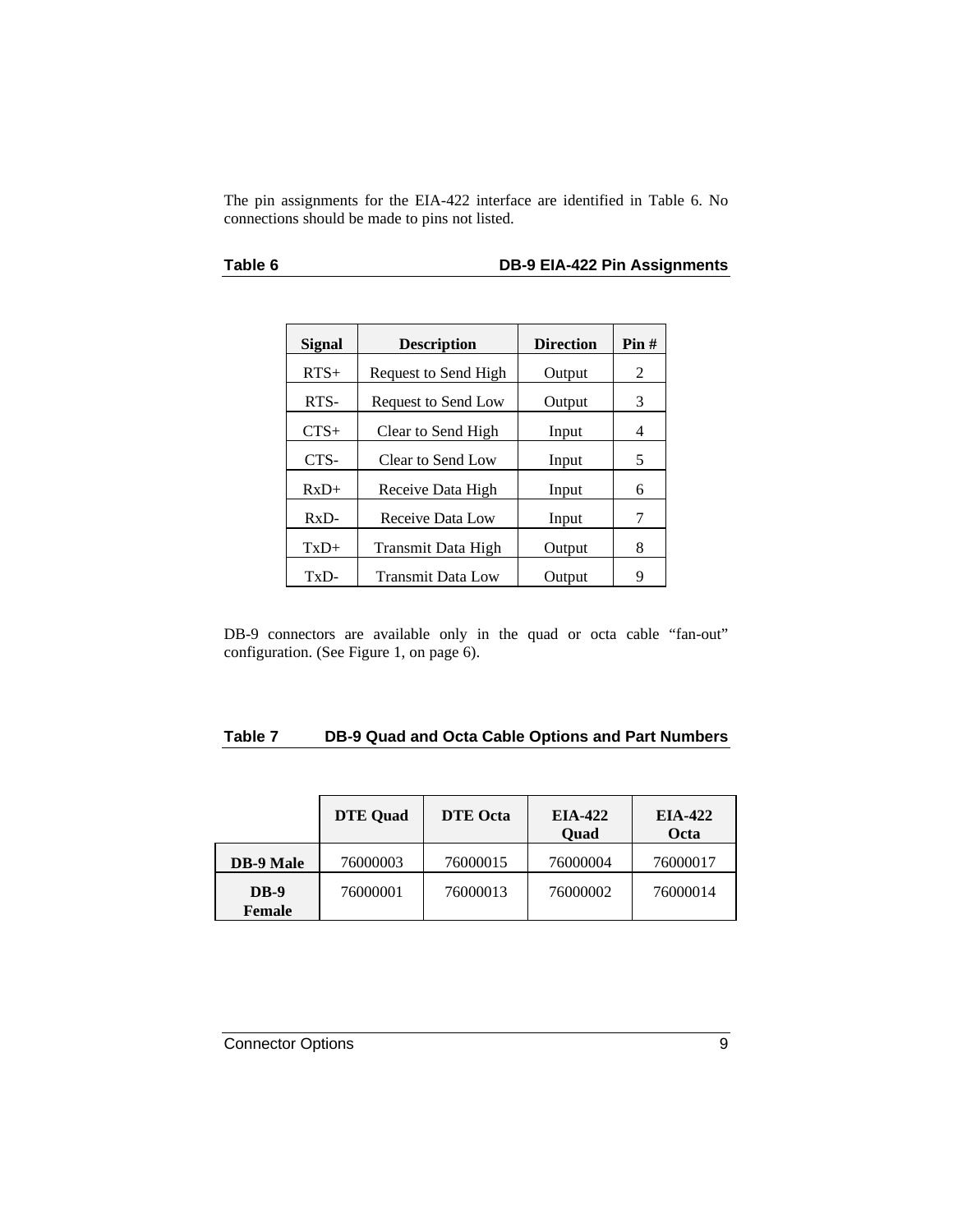#### **RJ-45 Connectors**

The Digi ClassicBoard 4 and the Digi ClassicBoard 8 can be configured with 10-pin RJ-45 modular jacks as an alternative to DB-25 connectors. The jacks accept plastic snap-in plugs like the ones used for connecting telephones. They are less bulky and more convenient to use than the DB-25, but have not undergone the standardization rigors that have been applied to the larger DB-25 connectors. Table 8 gives the part numbers of the applicable connector boxes which house the RJ-45 connectors. Table 9 gives the part numbers of the applicable RJ-45 wall mount cables.

#### **Table 8 Four-Port and Eight-Port RJ-45 Connector Box Options**

|          | <b>Ouad</b> | Octa     |
|----------|-------------|----------|
| $R.I-45$ | 76000038    | 76000033 |

#### **Table 9 Four-Port and Eight-Port RJ-45 Wall Mount Cables**

|       | Ouad     | Octa     |
|-------|----------|----------|
| RJ-45 | 76000180 | 76000181 |

The Digi ClassicBoard 16 can be configured only with RJ-45 connectors. There is no separate part number for the Digi ClassicBoard 16 RJ-45 connector box.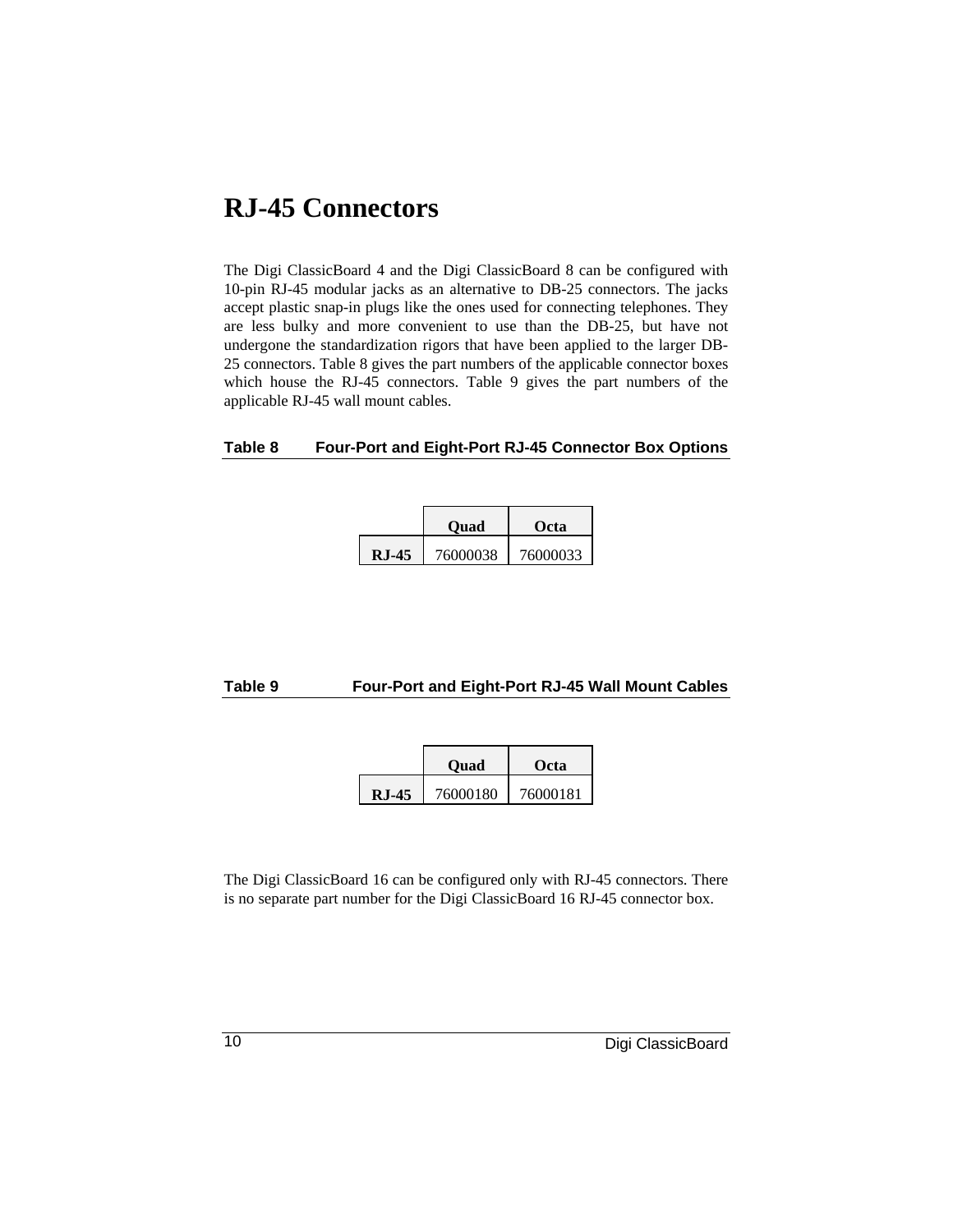#### **Modular Plugs**

There are four types of modular plugs that can be used with Digi's RJ-45 10-pin jack. These are the 4- or 6-pin RJ-11 plugs, and the 8- or 10-pin RJ-45 plugs.

The 8- and 10-pin RJ-45 plugs are the same physical size, but the 10-pin version has one additional wire at each end of the row of contacts. Thus pins 1- 8 of an 8 pin RJ-45 directly correspond to pins 2-9 of a 10-pin RJ-45 connector.

Similarly, the two RJ-11 plugs have the same physical dimensions, but the 6 pin version has an extra pin at each end. The RJ-11 plugs are physically smaller than RJ-45 plugs, but are designed so that they fit into the center of an RJ-45 jack. In this way, the four pins closest to the center of any size connector will always carry the same signals as the middle four pins of any other connector. The contacts of a 6-pin RJ-11 connector correspond directly to the middle six pins of an 8- or 10-pin RJ-45 connector, and so on.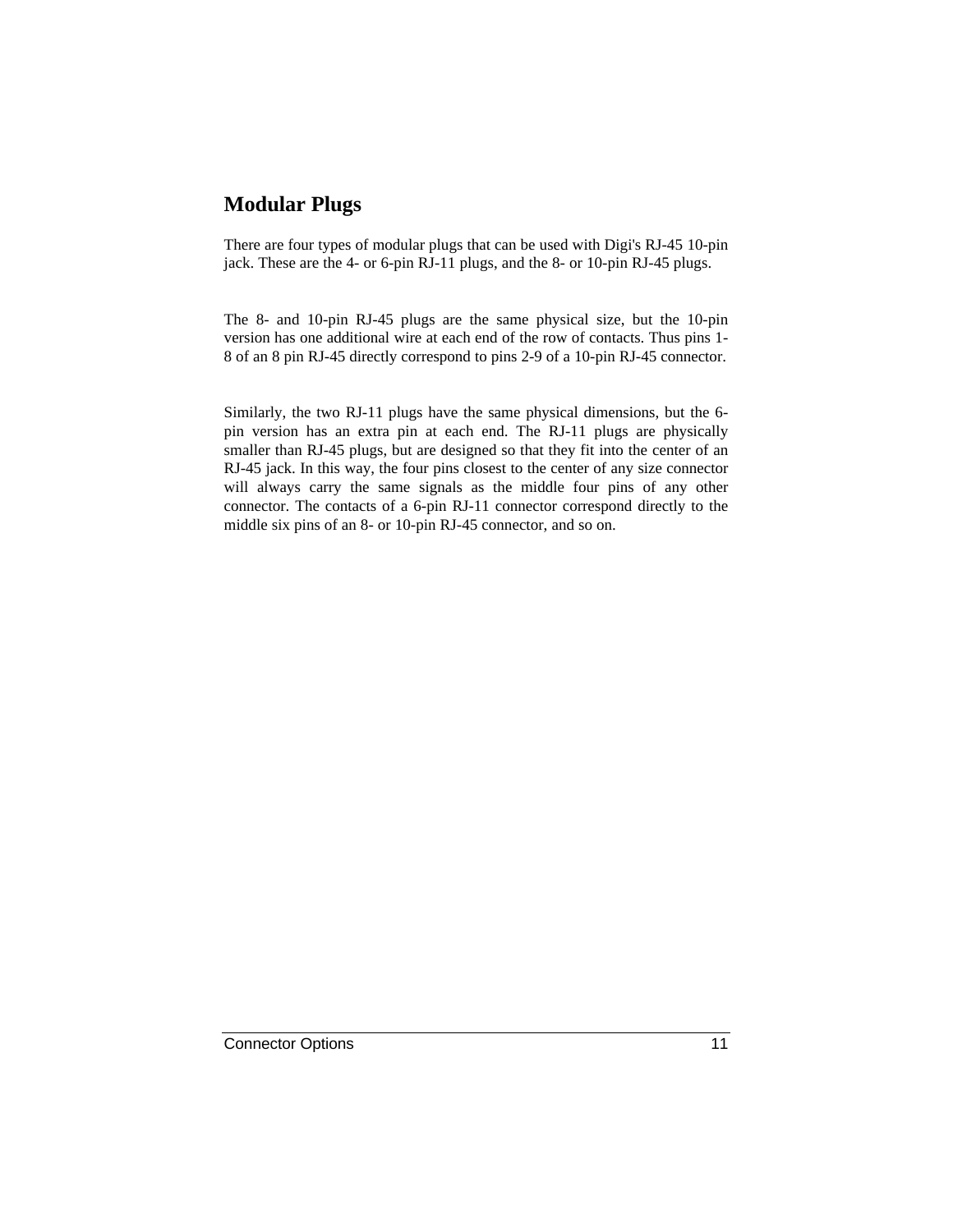#### **RJ-45 to DB-25 Conversion**

Since most EIA-232 devices are equipped with DB-25 connectors, it is necessary to buy or build an adapter to transfer the signals to a DB-25 plug. The most simple and direct approach is to purchase ready-made "cable legs" from a Digi dealer or distributor. These are made with a full 10-pin RJ-45 plug (which can be difficult to obtain in the retail market), connected via a two or four foot cable to a DTE-configured DB-25 plug.



#### **Table 10 Cable Leg Options and Part Numbers**

|                       | <b>DB-25 Male</b> | <b>DB-25 Female</b> | <b>DB-9 Male</b> |
|-----------------------|-------------------|---------------------|------------------|
| 24 Inch Cables        | 61020024          | 61030024            | 61070024         |
| <b>48 Inch Cables</b> | 61020048          | 61030048            | N/A              |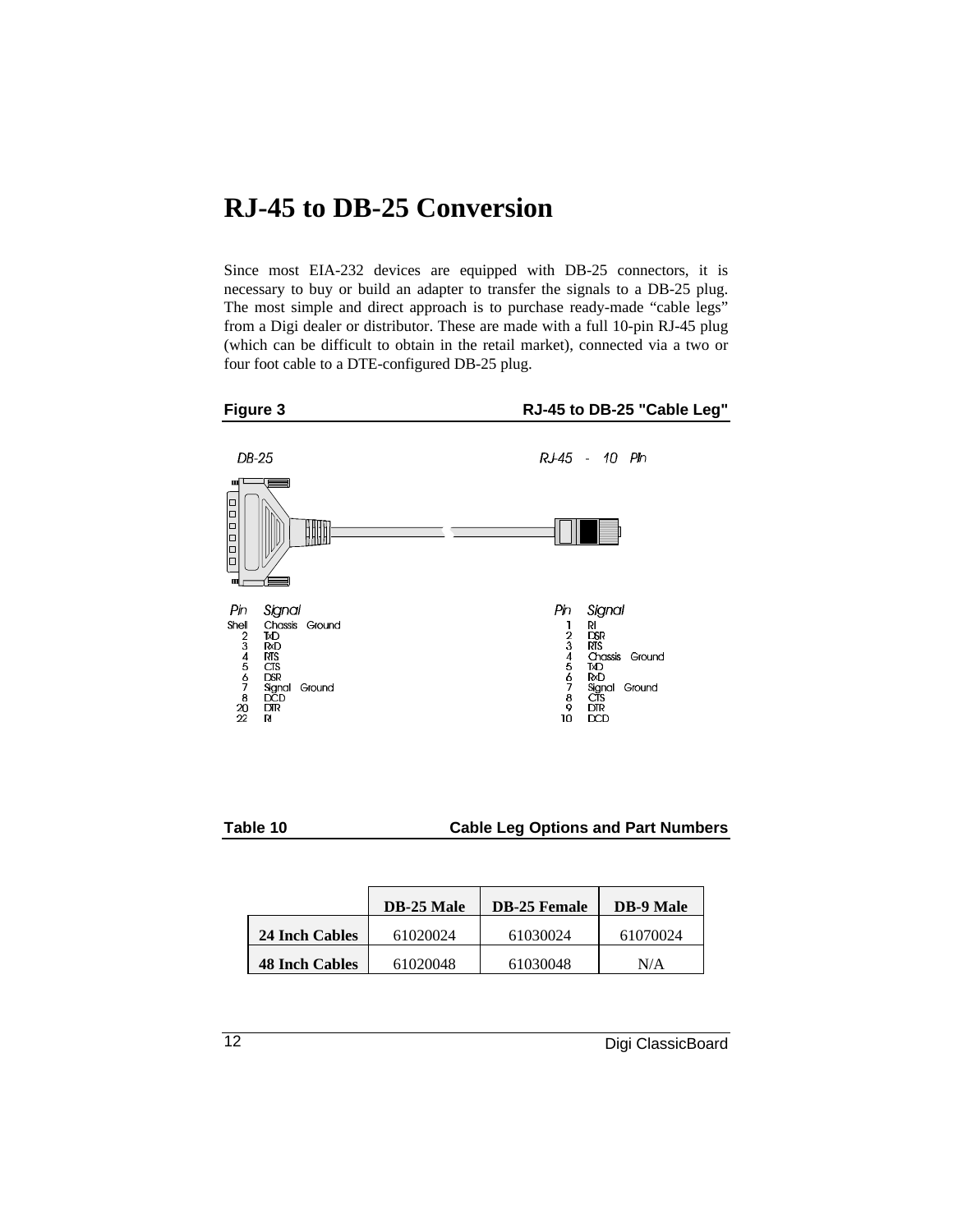The pin configuration of the DB-25 connector on the cable leg is identical to that of the DB-25 connectors on the standard Digi DTE octa or quad cable, and it provides full modem control.

Since the cable leg's DB-25 connector is configured for DTE, you need a null modem cable or adapter for terminals and printers. See Figure 4 on page 14 and Figure 6 on page 16 for null modem configurations that can be used with cable legs.

If you don't need full modem control, you can use one of the many commercially available RJ-45 to DB-25 adapters. These have both an 8-pin RJ-45 jack and a DB-25 plug in a housing no larger than that found on a standard DB-25 plug. The plug and jack are connected within the housing by jumpers which may be installed by the end-user in any desired configuration.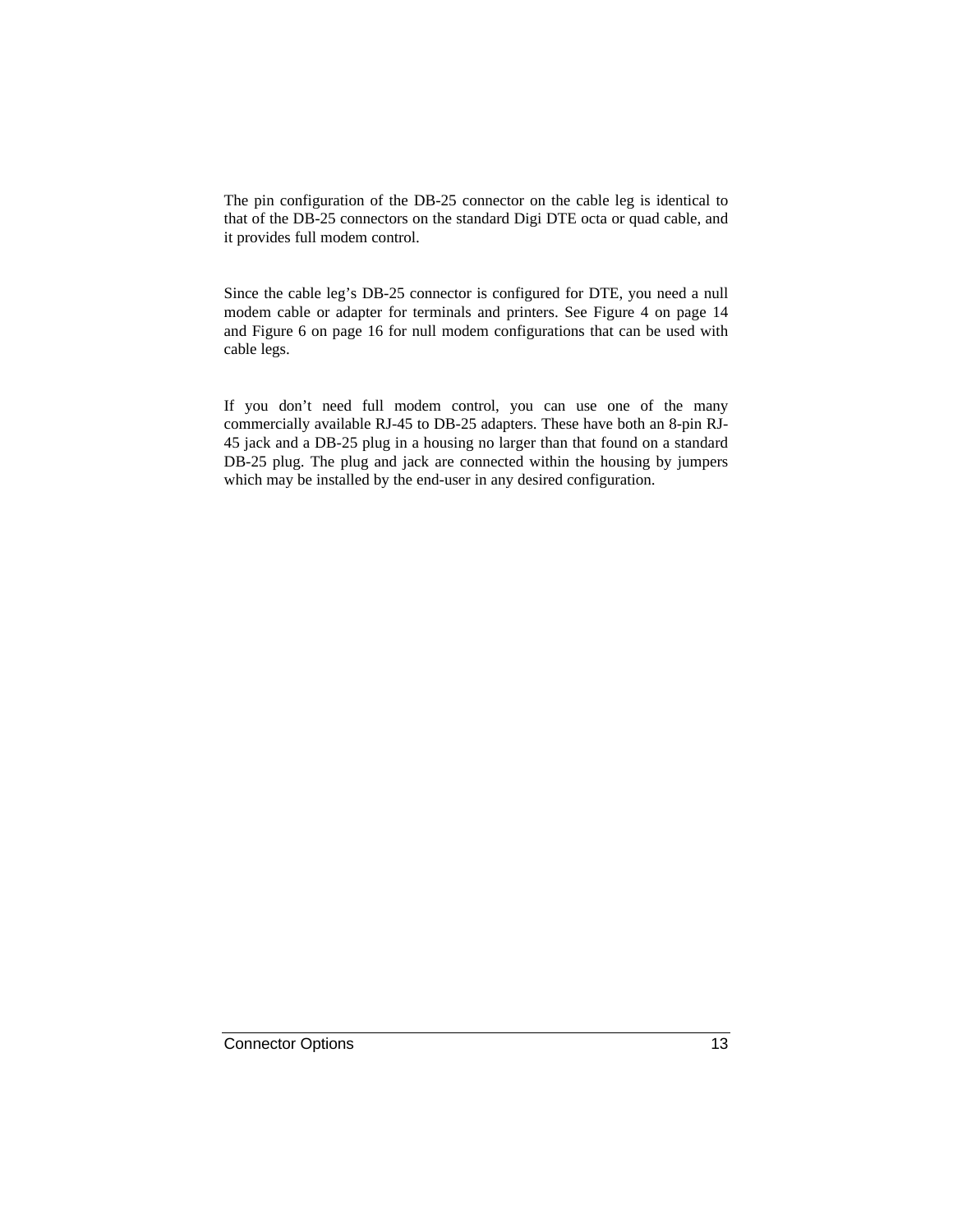# **Connecting Peripherals**



Shielded cable must be used to remain in compliance with Part 15 of FCC rules, and the shield should be connected to Chassis Ground (GND) at both ends of the cable run.

### **Software Handshaking (XON/XOFF) for Terminals and Printers**

In most cases, serial terminals and printers need only a "three-wire" connection. (See Figures 4 and 5). All Digi ClassicBoard device driver software supports XON/XOFF (software) handshaking, so the only signal lines necessary are Transmitted Data (TxD), Received Data (RxD) and Signal Ground (SG).

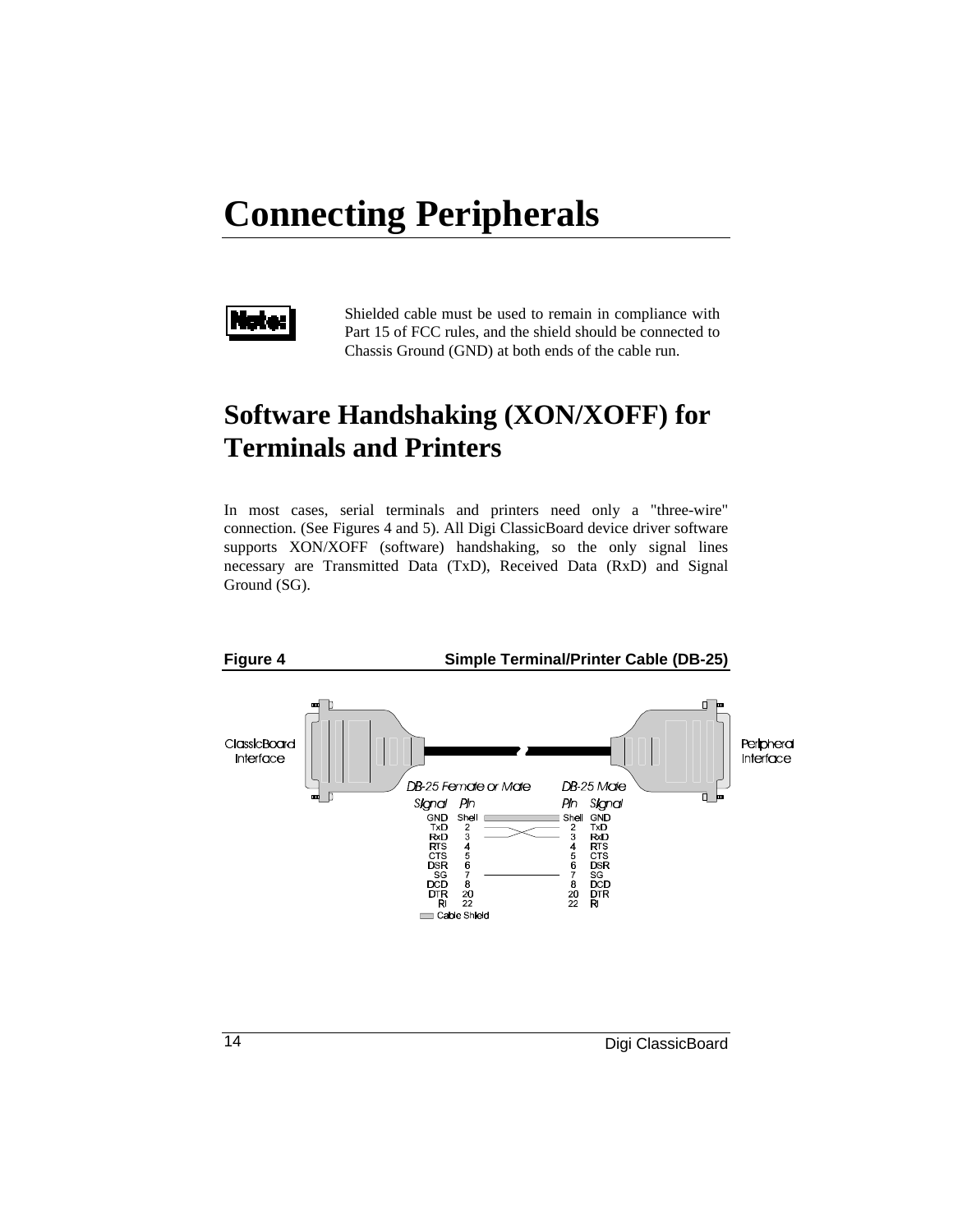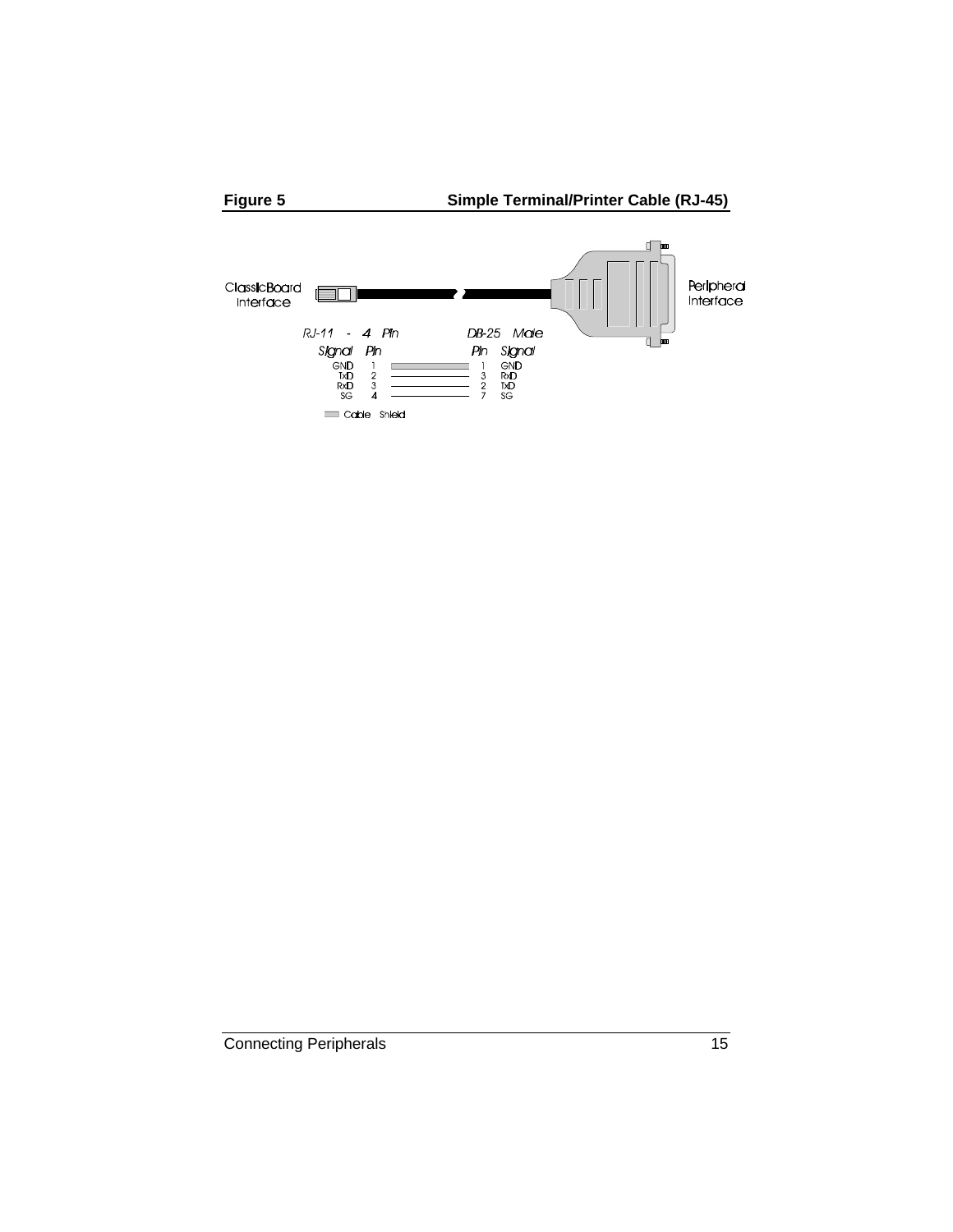### **Hardware Handshaking (Ready/Busy) for Terminals and Printers**

Most terminals and printers use Data Terminal Ready (DTR) for Ready/Busy hardware handshaking. The cables shown in Figures 6 and 7 support this method.

#### **Figure 6 Terminal/Printer Cable with DTR Handshaking (DB-25)**





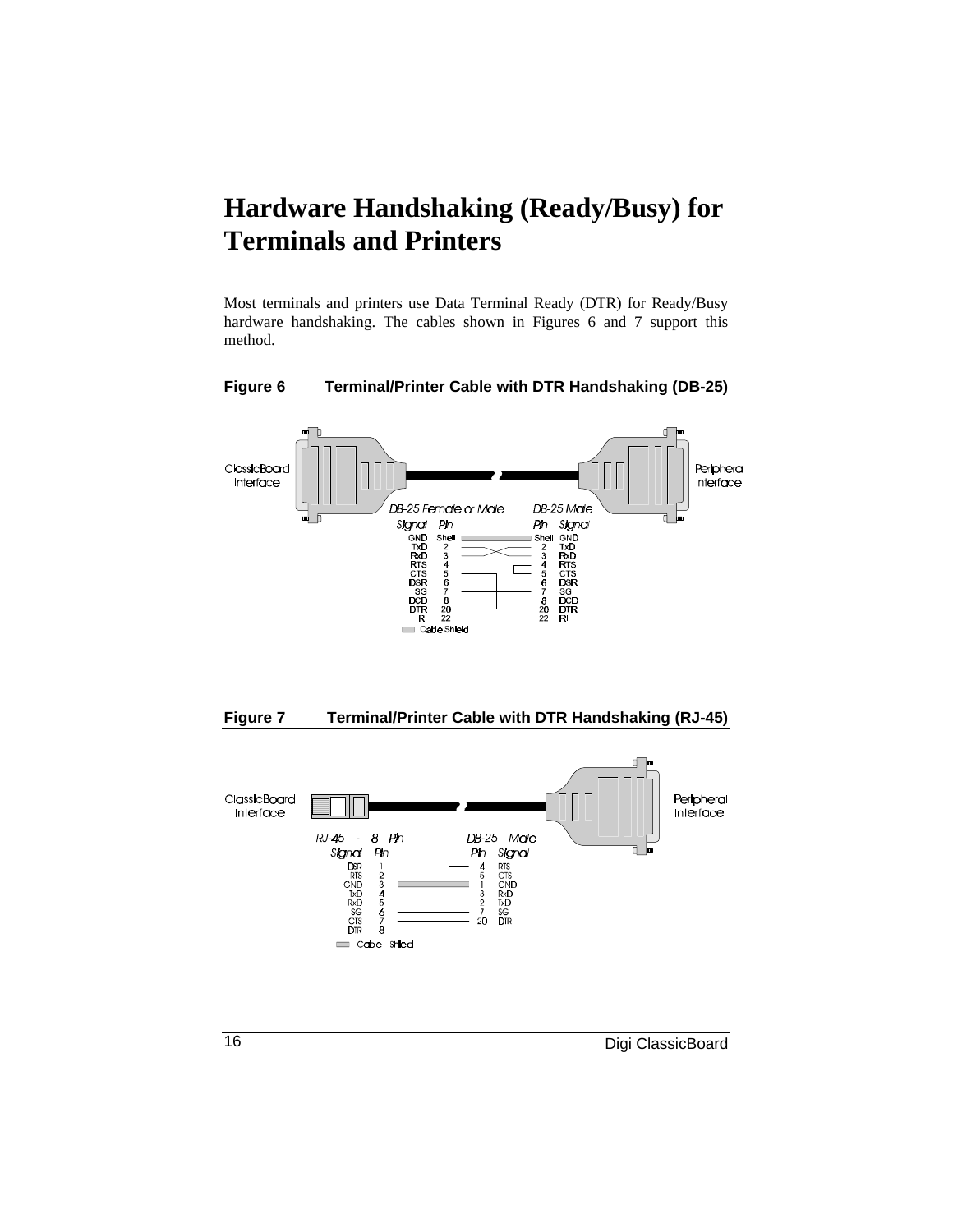

Some Okidata printers use a control signal on pin 11 called Supervisory Send Data (SSD) instead of DTR. In this case, instead of connecting CTS on the RJ-45 to pin 20 of the DB-25, connect CTS on the RJ-45 to pin 11 of the DB-25.

Other printer manufacturers may use different methods of flow control. Consult your printer's documentation for specific wiring requirements.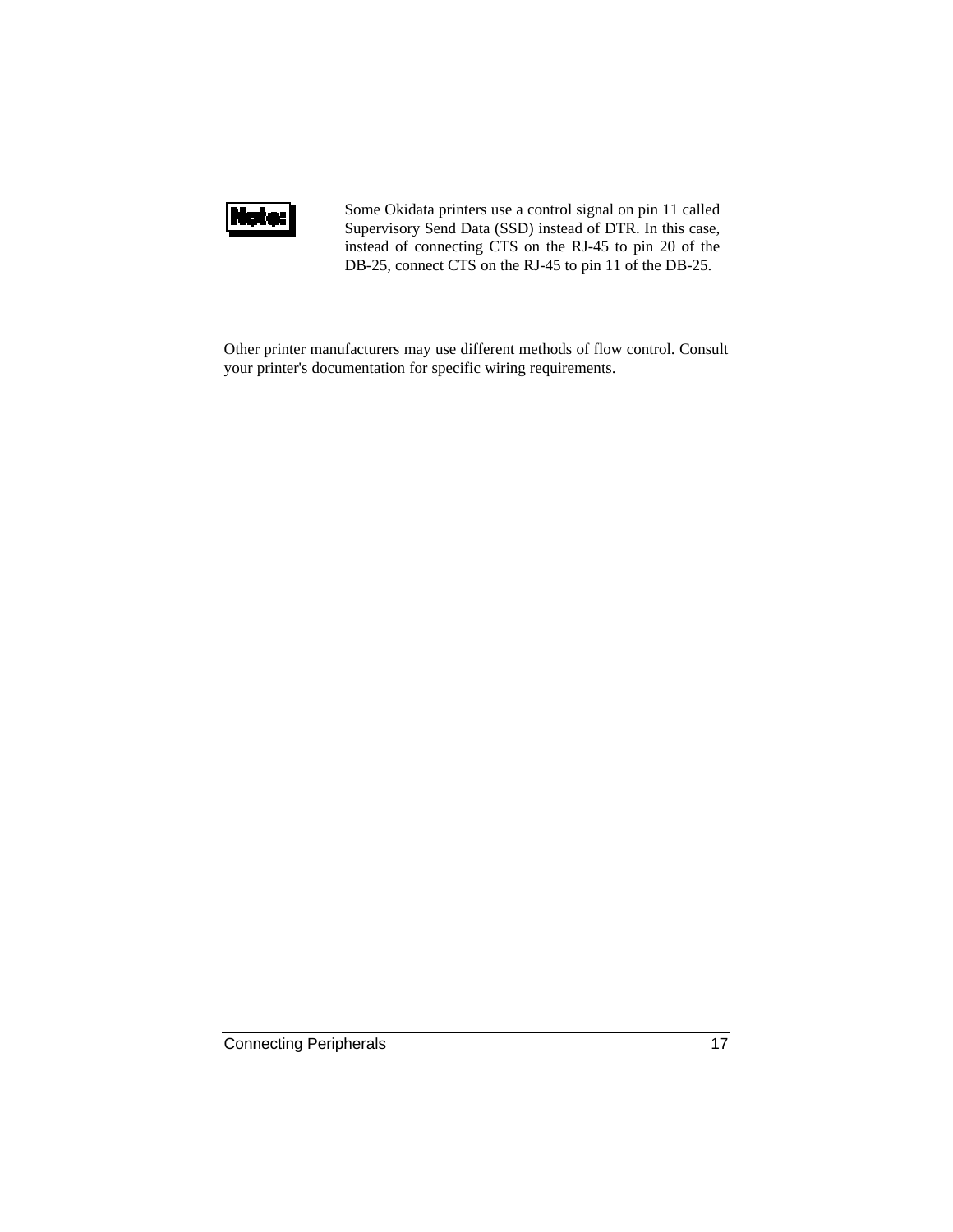### **Modems**

#### **DB-25 Versions**

Use a standard "straight-through" cable to connect a modem to a DTE-wired DB-25 connector on a fan out cable or connector box. (See Figure 8).

#### **Figure 8 Modem Cable (DB-25)**

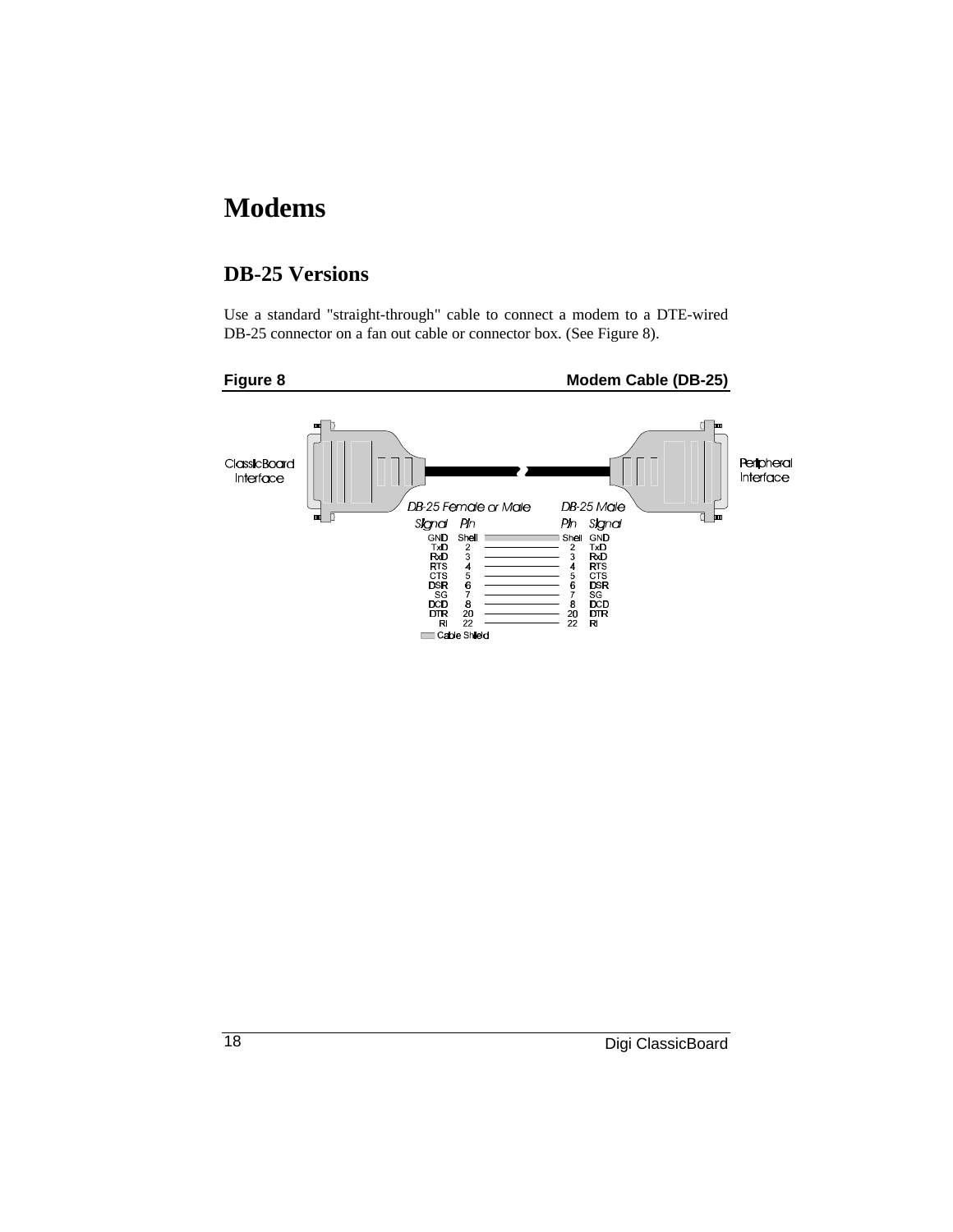#### **RJ-45 Versions**

The simplest way to connect a modem to a board with RJ-45 connectors is to use RJ-45 to DB-25 "Cable Legs", available from Digi. (See page 12 for a description and part numbers). These cables use 10-pin RJ-45 plugs, and they therefore provide full modem support. (Ring Indicator and Data Carrier Detect are available only on 10-pin RJ-45 connectors). Follow the diagram in Figure 9 if you wish to build your own modem cables.

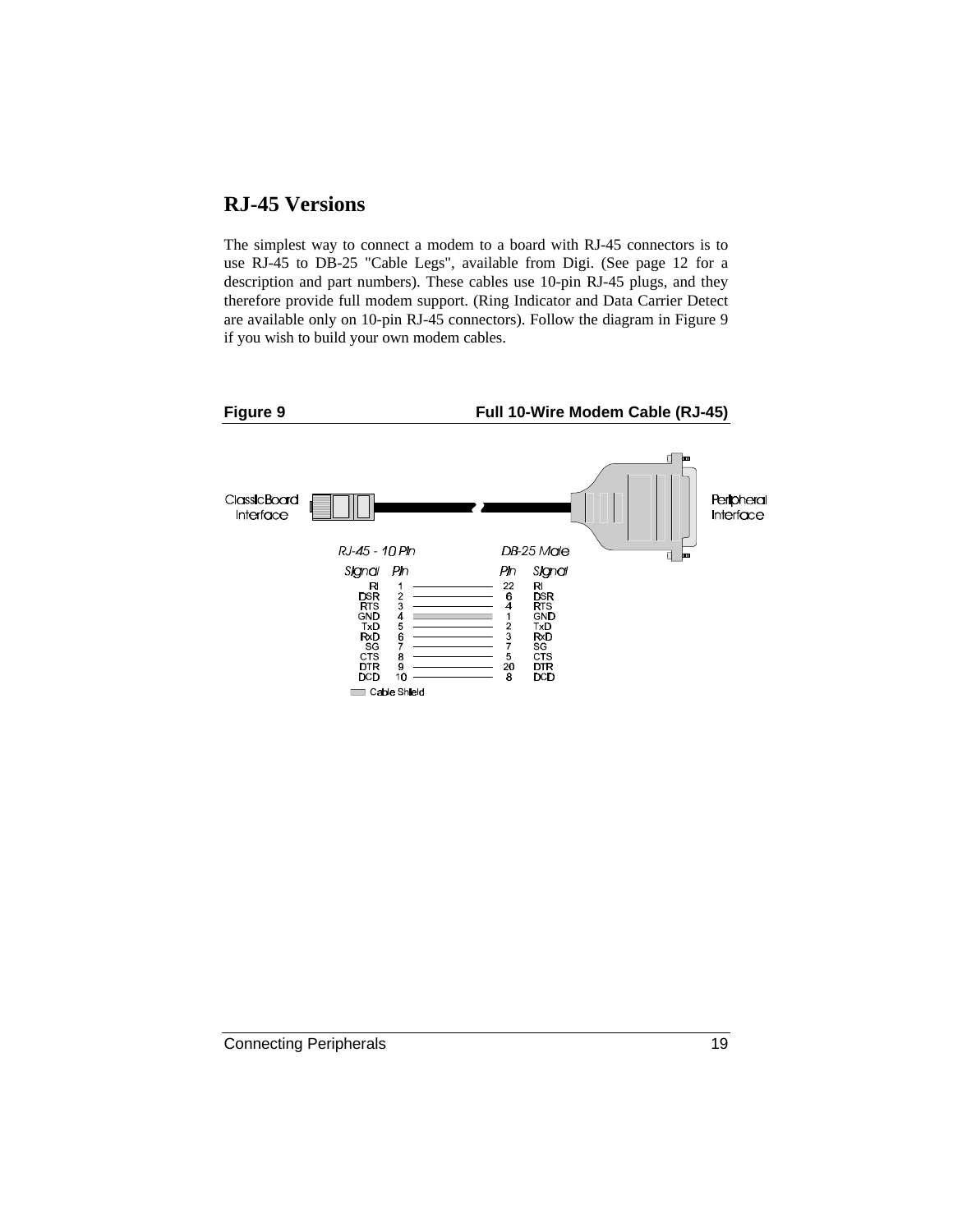#### **ALTPIN Modem Wiring (RJ-45 Versions)**

Since 10-pin RJ-45 plugs may be difficult to obtain in the retail market, Digi device driver software incorporates an optional feature called ALTPIN, which swaps the logical functions of DSR (Data Set Ready) with DCD (Data Carrier Detect). When ALTPIN is enabled, DCD becomes available on pin 1 of an 8 pin RJ-45 connector (equivalent to pin 2 of a 10-pin connector).

#### **Figure 10 8-Wire Modem Cable for use with ALTPIN Configuration**

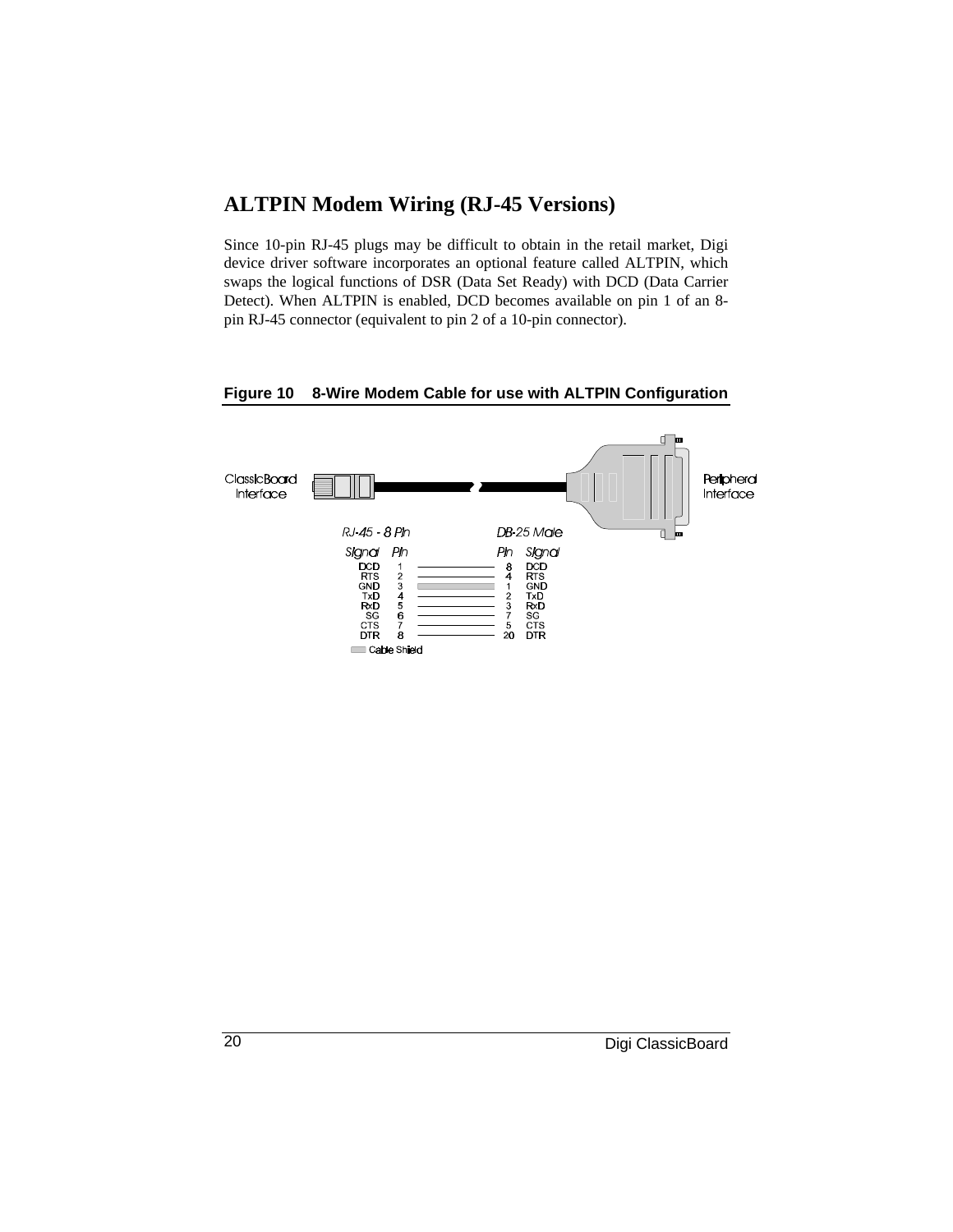# **Board Configuration**

The Digi ClassicBoard functions in one of two modes:

- Plug and Play mode
- legacy mode



You must run the Digi configuration utility if you want to switch a Digi ClassicBoard from the legacy mode to the Plug and Play mode (or vice versa). The configuration utility is run from the bootable disk shipped with the Digi ClassicBoard.

#### **Plug and Play Mode**

To Plug and Play the Digi ClassicBoard, the board must be:

- installed in a system that is running a Plug and Play operating system such as Windows 95
- programmed in Plug and Play mode. The Digi ClassicBoard is shipped from the factory in Plug and Play mode.

If the two conditions above are met, follow the instructions in the software manual included with the device driver diskette(s) to install the device driver.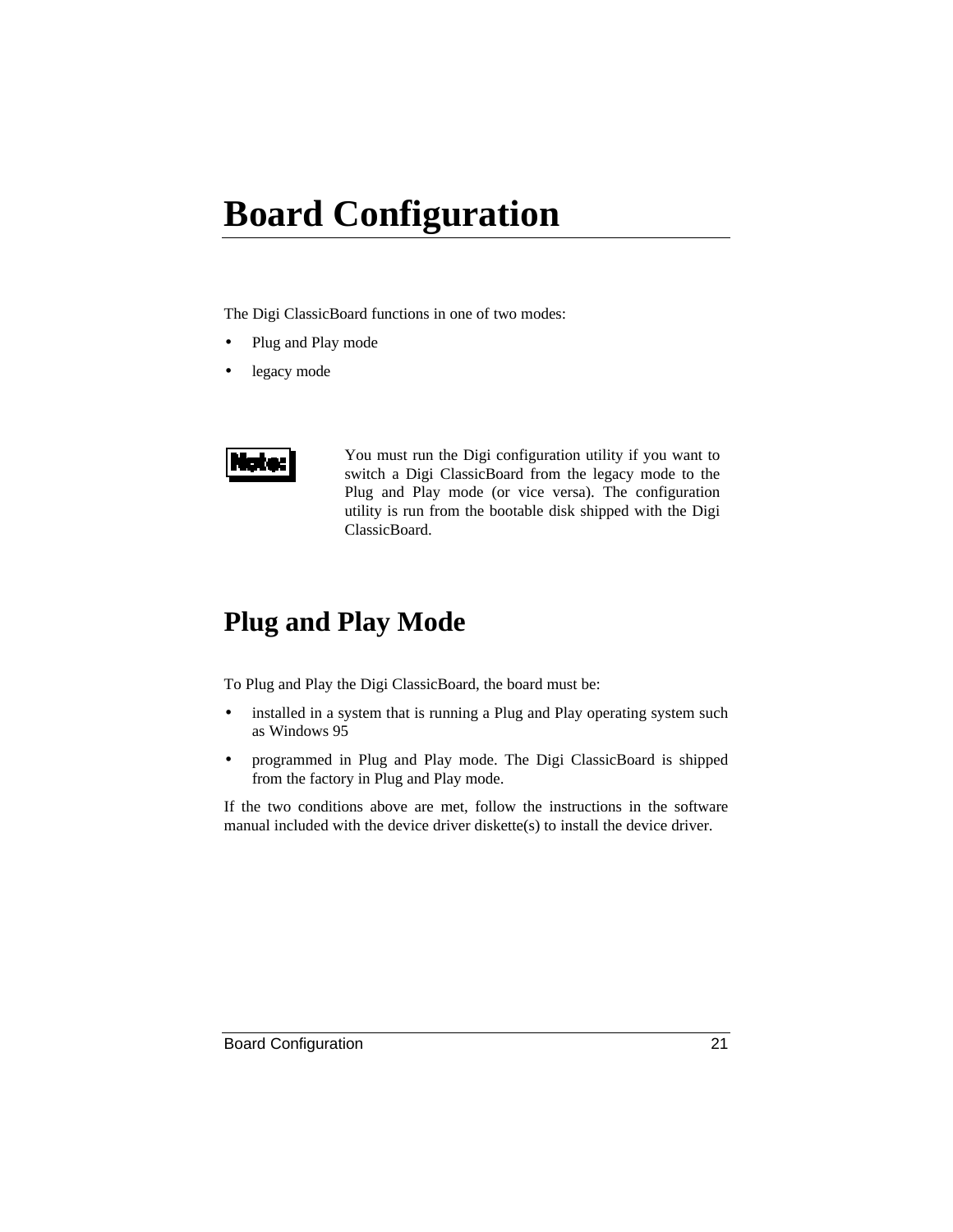### **Legacy Mode**

The Digi ClassicBoard must be run in the legacy mode if it is installed in a non-Plug and Play system. Programming the board in the legacy mode will allow you to customize its configuration or to maintain strict legacy product compatibility. Legacy products include:

DigiBoard PC/4, PC/8, and PC/16 Star Gate Plus 8 and Optum Arnet Multiport

To operate the Digi ClassicBoard in legacy mode, you must configure the board by running the Digi configuration utility.

Follow these instructions to use the utility:

- 1. Power up your system with the bootable disk in the disk drive.
- 2. Type CFG<Enter> at the command prompt.
- 3. The utility will display the Digi ClassicBoards that are installed in your system. A menu system will allow you to perform the following steps:
	- Select the Digi ClassicBoard to be configured. The arrow keys will allow you to switch among the "Boards found in system:"
	- Select the desired configuration. The current mode (PnP or legacy) of the board and its current configuration settings are displayed in the window to the right. To change the mode of the board and/or create a custom configuration profile, press the F3 key ("Edit new profile"). (The function keys are described in the window below the board selection window). If you select the Plug and Play mode, no further configuration is necessary, and you may write the configuration to the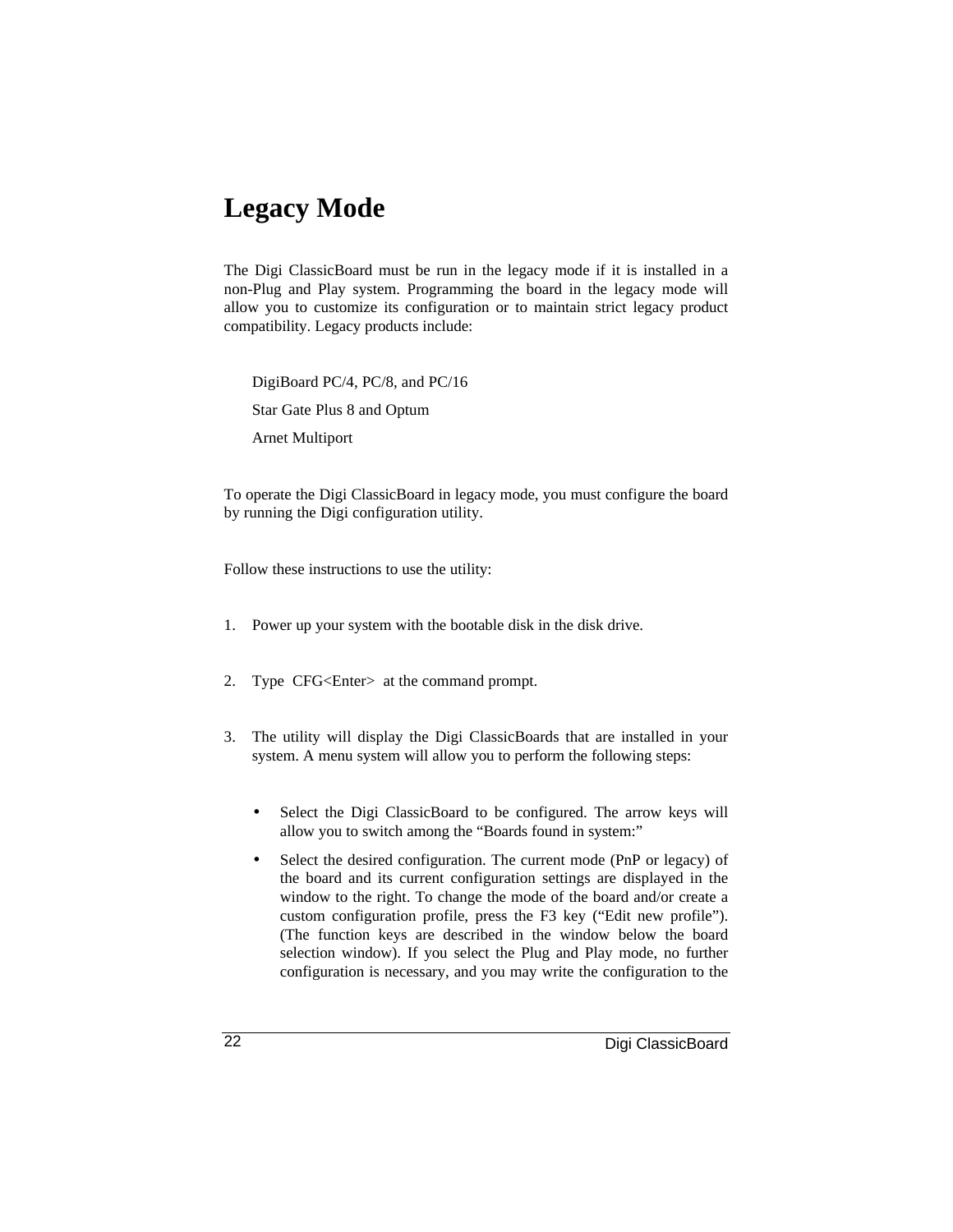board by pressing the F5 key and then exiting the configuration utility. You may alternatively select the legacy mode.

- Configure the boards for a custom or a legacy profile in the legacy mode. To select a legacy profile, press the F8 key ("Read profile from disk"). To create a custom profile, press the F3 key ("Edit new profile") and follow the recommendations in the software manual. Some general guidelines are as follows:
	- a) An IRQ (Interrupt Request) that is assigned to a Digi ClassicBoard must not be used by any other device in your system, including another Digi ClassicBoard. The IRQ choices are: 3, 4, 5, 6, 7, 9, 10, 11, 12, 14, and 15. Multiple ClassicBoards can not be daisy chained together in order for interrupts to be shared. The configuration utility will *not* test your IRQ selections for conflicts.
	- b) Multiple interrupt capability is provided to facilitate emulation of standard ports COM1-COM4, which use IRQs 3 and 4. (See the section on MS-DOS applications, beginning on page 24). The Control Register IRQ that you select will be the shared interrupt for all the ports. However, port 1 of any ClassicBoard can then be assigned a different, independent IRQ. Port 2 of a ClassicBoard 4 or a ClassicBoard 8 can be assigned either another independent IRQ or the same IRQ that was assigned to port 1.

If you are not emulating standard COM ports, use one IRQ line for each Digi ClassicBoard; performance is not affected, and you'll have more IRQs available for other devices.

Some common sources of contention for IRQs are:

- IRQ3: Standard COM2 & COM4 ports (if present)
- IRQ4: Standard COM1 & COM3 ports (if present)
- IRQ5: LPT2 (Second parallel printer port) (if present)
- IRQ6: Floppy disk controller
- IRQ7: LPT1 (First parallel printer port) (if present)
- IRQ9: EGA adapters (if present)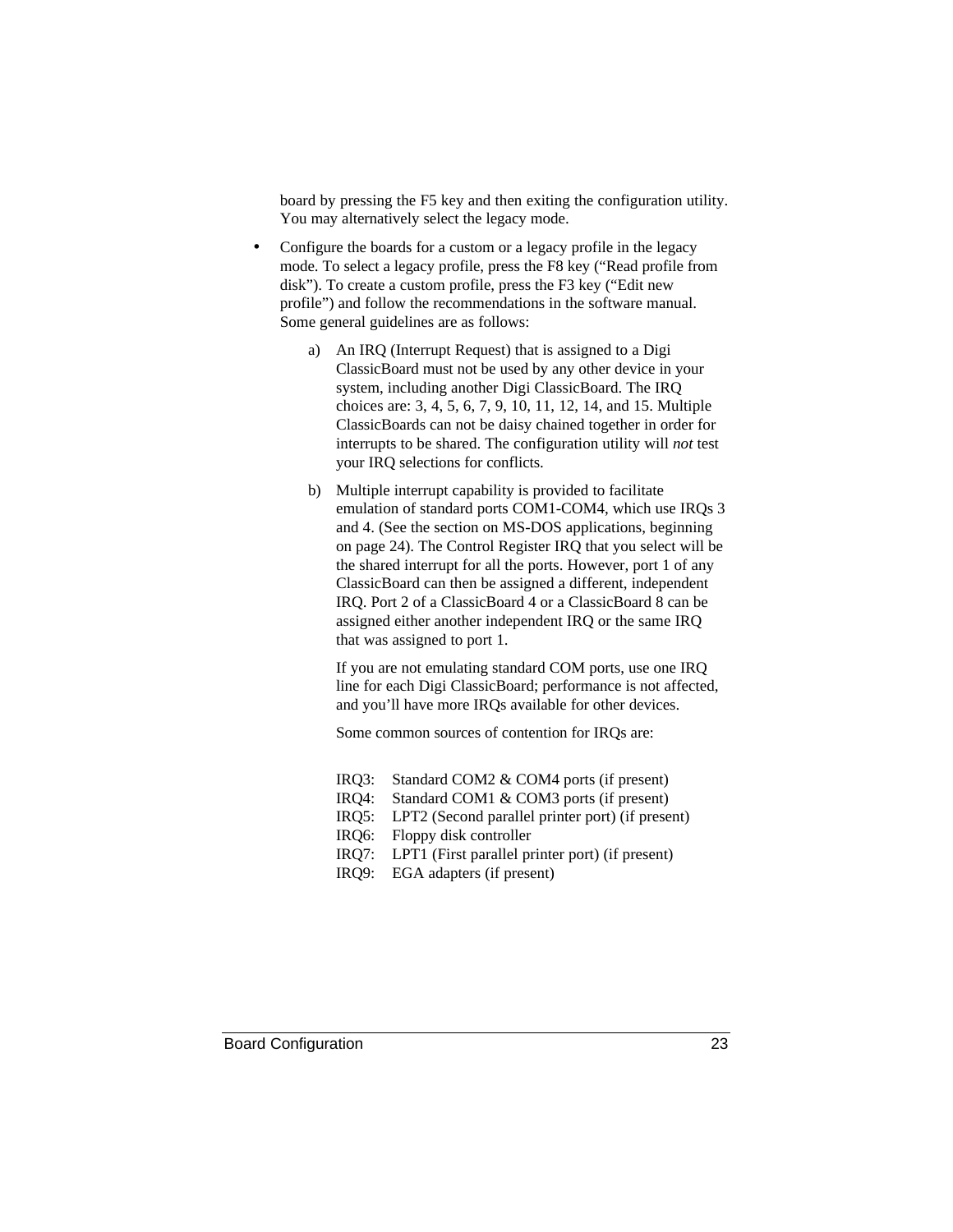- c) The Control Register address, which is the address where interrupt status information is stored, must be different from any of the I/O Port addresses you select for a ClassicBoard. The Control Register address and each range of I/O Port addresses you choose for a ClassicBoard must not be used by any other device in your computer, including another ClassicBoard. The configuration utility will test all I/O address selections before allowing them to be written to the board. If an I/O selection is in conflict with another device, the utility will flag it when you press the F5 key to write a profile to the board.
- d) The Control Register address and each of the I/O Port addresses must be between 100h and FFF8h inclusive, and they must be multiples of 8 bytes. The I/O Port addresses do not have to be contiguous. These conditions are controlled by the configuration utility.
- 4. You may write a custom or a legacy profile to the board by pressing the F5 key. Pressing the F6 key writes a profile to disk.
- 5. Exit the configuration utility, remove the disk from the disk drive, and reboot the system.
- 6. You may need to install device driver software for your operating system so that programs can communicate with the board. Follow the installation instructions for the legacy device driver software for your operating system. The instructions are in the software manual which is included with the device driver diskette(s).



This product is shipped with device drivers for some of the most commonly used operating systems. Other device drivers may be available, however, and may be obtained free of charge from Digi International. For information on availability, and to order additional drivers, please contact customer service or dial in to the Digi BBS.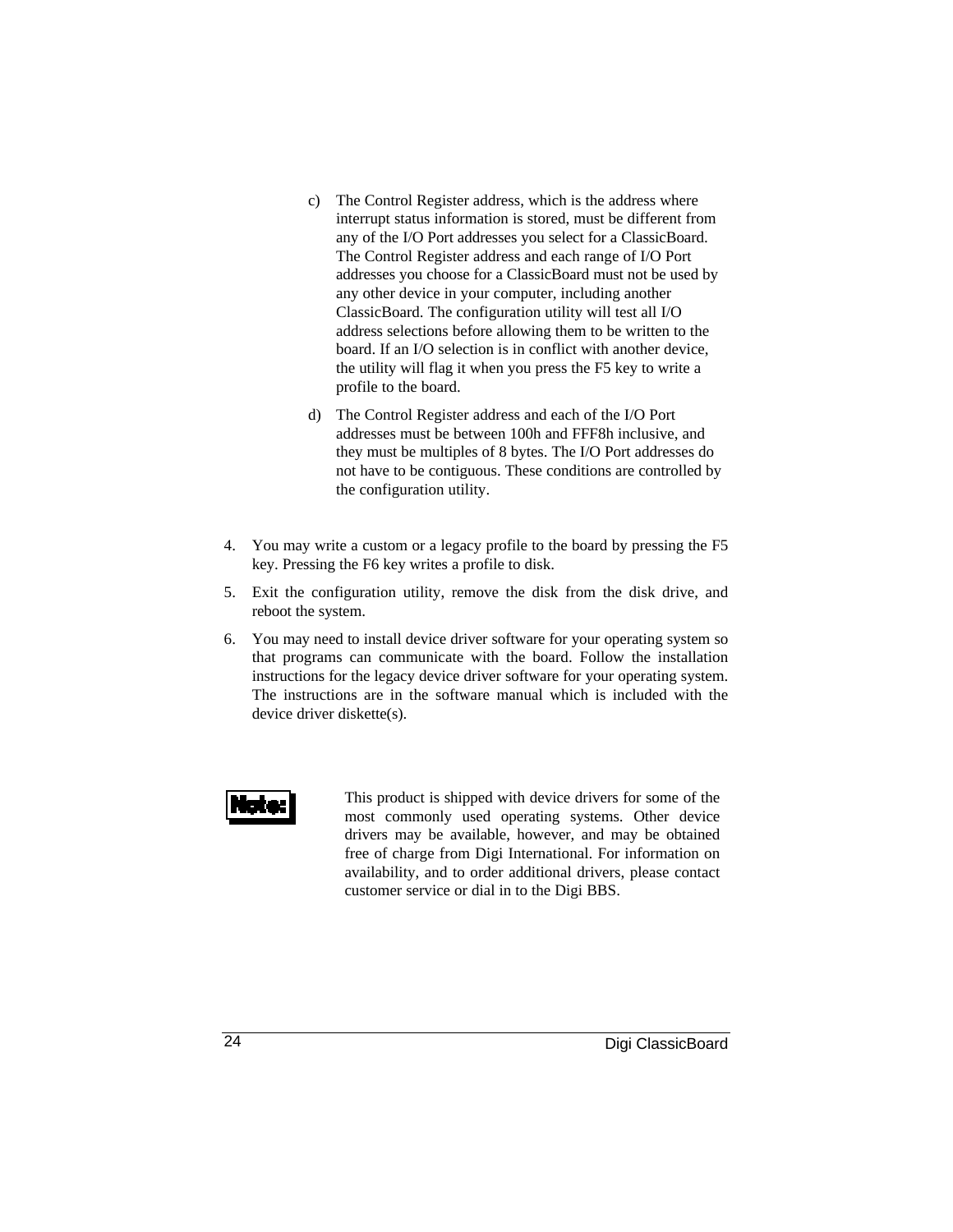The following operating systems do not require Digi device drivers:

- **MS-DOS** See "Using Digi ClassicBoards with MS-DOS Applications" on page 25 for setup instructions.
- **Windows NT** See "Operating Digi ClassicBoards under Windows NT" on page 28 for setup instructions.

# **Diagnostic Utility**

You can run the diagnostic utility by powering up your system with the bootable disk in the floppy disk drive, and then typing CDIAG<Enter> at the DOS prompt.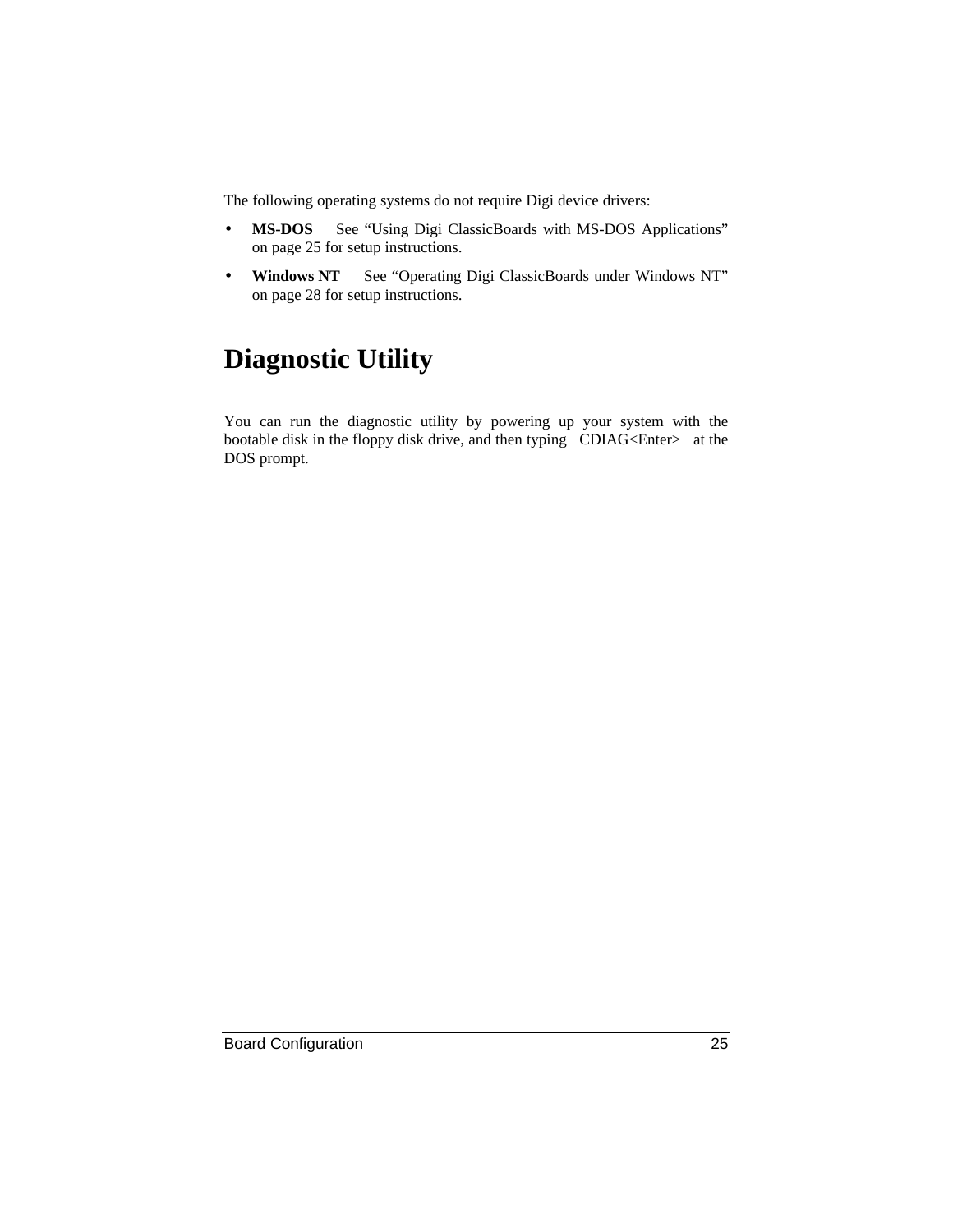# **Using Digi ClassicBoards with MS-DOS Applications**

MS-DOS application programs generally communicate with COM ports by directly accessing the UARTs via their I/O ports. Since these programs control the I/O hardware directly, no device driver at all is required. Some programs allow the user to specify the I/O port address and IRQ line for each port, while others are able to use only the standard PC COM ports COM1 and COM2. Some applications can also use COM3 and COM4.

To use a Digi ClassicBoard with applications that allow the user to specify the I/O port address and IRQ line for each port, use the configuration utility to select the addresses and IRQs that are not used by any other device in the system. Then use the application's setup program or configuration screens to configure the application for the same addresses and IRQs.

To use a Digi ClassicBoard with MS-DOS applications that can reference only standard PC COM ports, the board must be set up to emulate these ports. To do this for the Digi ClassicBoard 4 or the Digi ClassicBoard 8, use the configuration utility so that the first two (or four) ports have the same I/O addresses and interrupts as the standard PC COM ports, as shown in Table 11. To do this for the Digi ClassicBoard 16, use the configuration utility so that the first port has the same I/O address and interrupt as one of the standard PC COM ports shown in Table 11.



Ports 1 and 2 of the Digi ClassicBoard 4 or the Digi ClassicBoard 8 can each be assigned a separate IRQ, and the remaining ports can be assigned another available IRQ. (Ports 1 and 2 can also share the same separate interrupt). Port 1 of the Digi ClassicBoard 16 can be assigned an available IRQ, and the remaining ports can be assigned another available IRQ. See the examples following Table 11.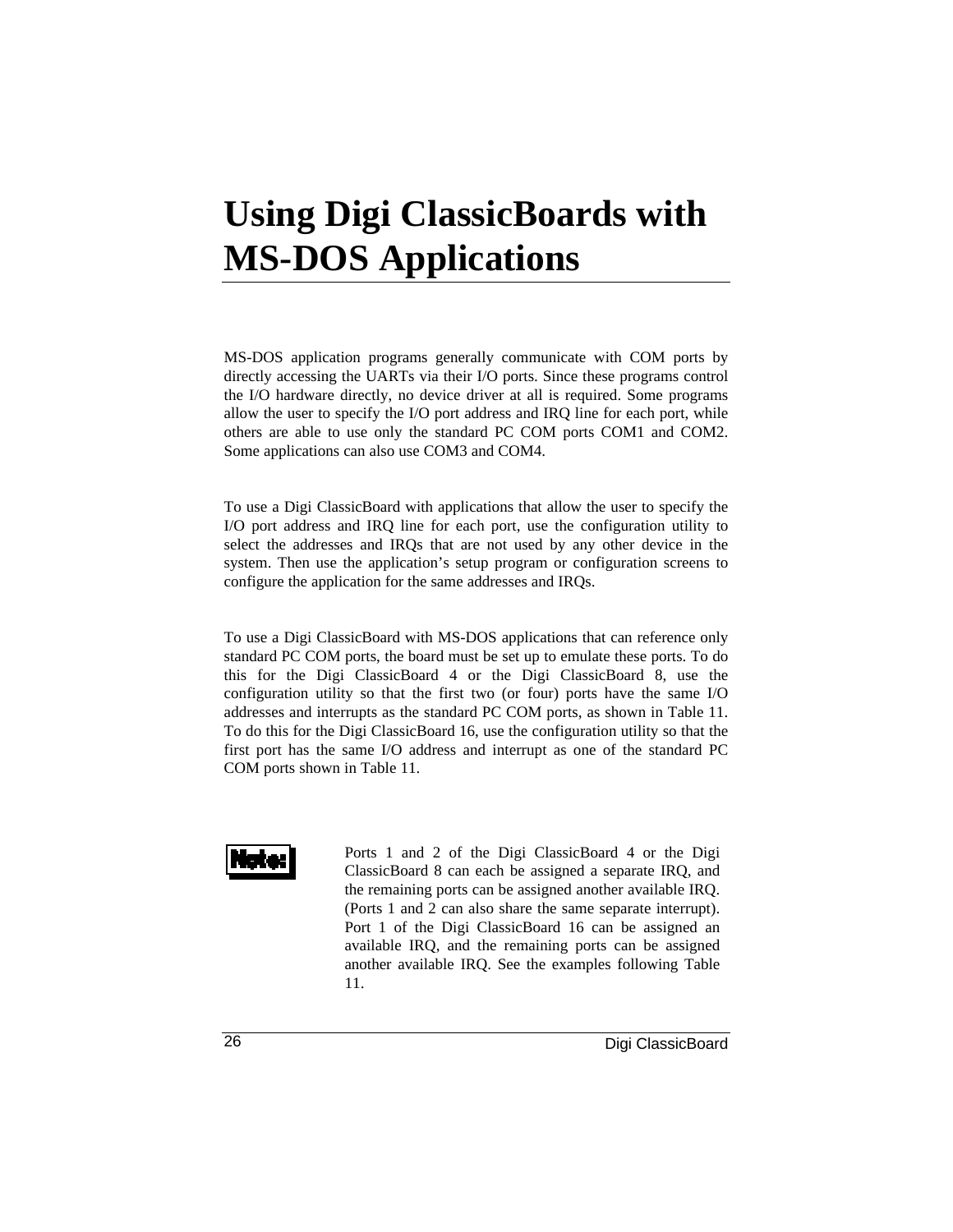#### **Table 11 PC COM Port I/O Addresses and Interrupts**

| <b>COM Port</b>  | I/O Address | <b>IRO</b> |
|------------------|-------------|------------|
| COM <sub>1</sub> | 3F8h        |            |
| COM <sub>2</sub> | 2F8h        |            |
| COM <sub>3</sub> | 3E8h        |            |
| COM <sub>4</sub> | 2E8h        |            |



When using a Digi ClassicBoard to emulate standard PC COM ports, existing COM ports must be removed or completely disabled.

Examples:

Digi ClassicBoard 4 set up for COM1 to COM4:

|                     | <b>COM</b> Port | I/O Address     | <b>IRO</b> |
|---------------------|-----------------|-----------------|------------|
| Control<br>Register | X               | any $I/O$       |            |
| Port 1              |                 | 3F <sub>8</sub> |            |
| Port 2              |                 | 3E <sub>8</sub> |            |
| Port 3              | 2               | 2F8             | N/A        |
| Port 4              |                 | 2E8             | N/A        |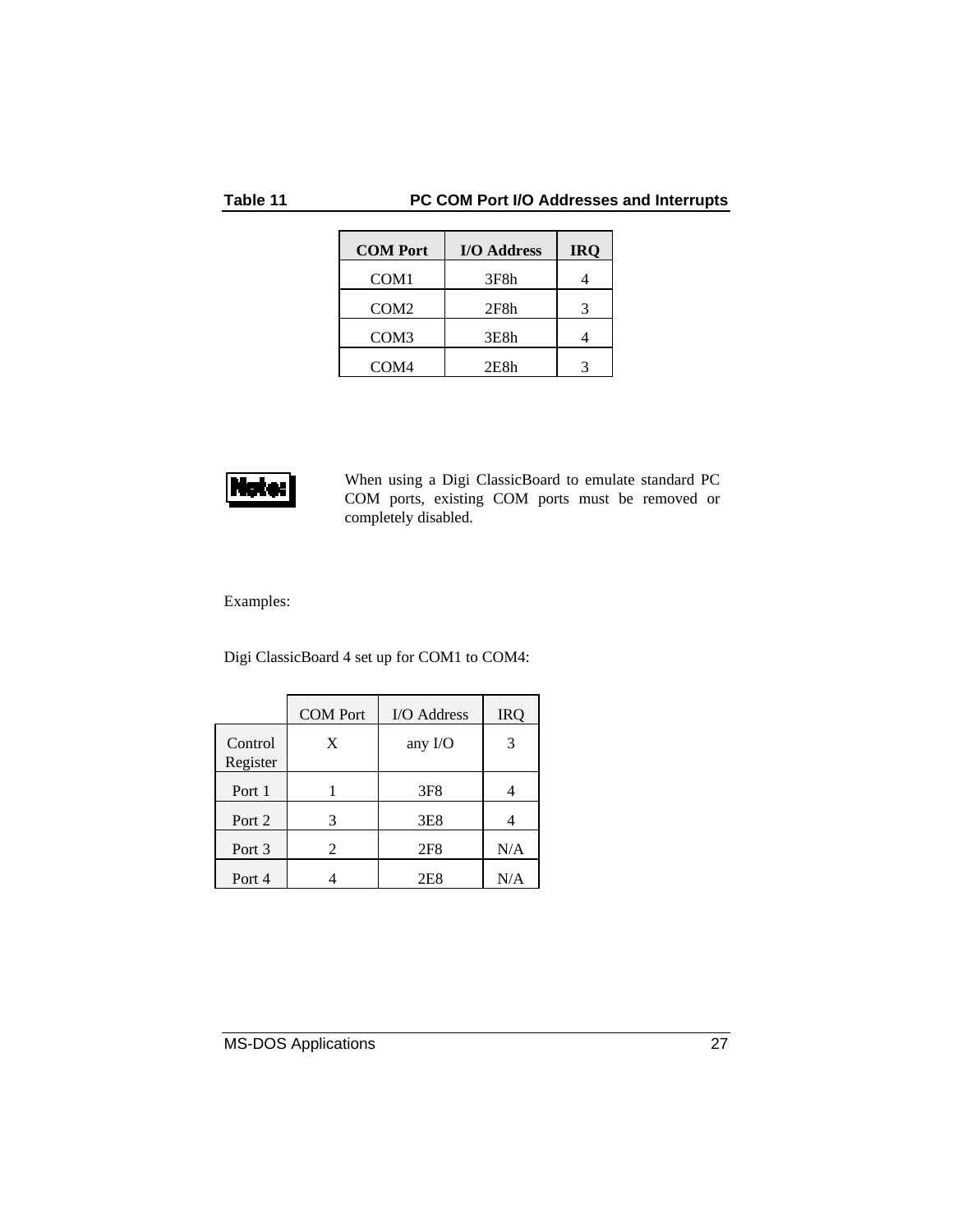Digi ClassicBoard 16 with port 1 set up for COM1:

|                     | <b>COM</b> Port | I/O Address     | IRO        |
|---------------------|-----------------|-----------------|------------|
| Control<br>Register | X               | any $I/O$       | any<br>IRO |
| Port 1              |                 | 3F <sub>8</sub> |            |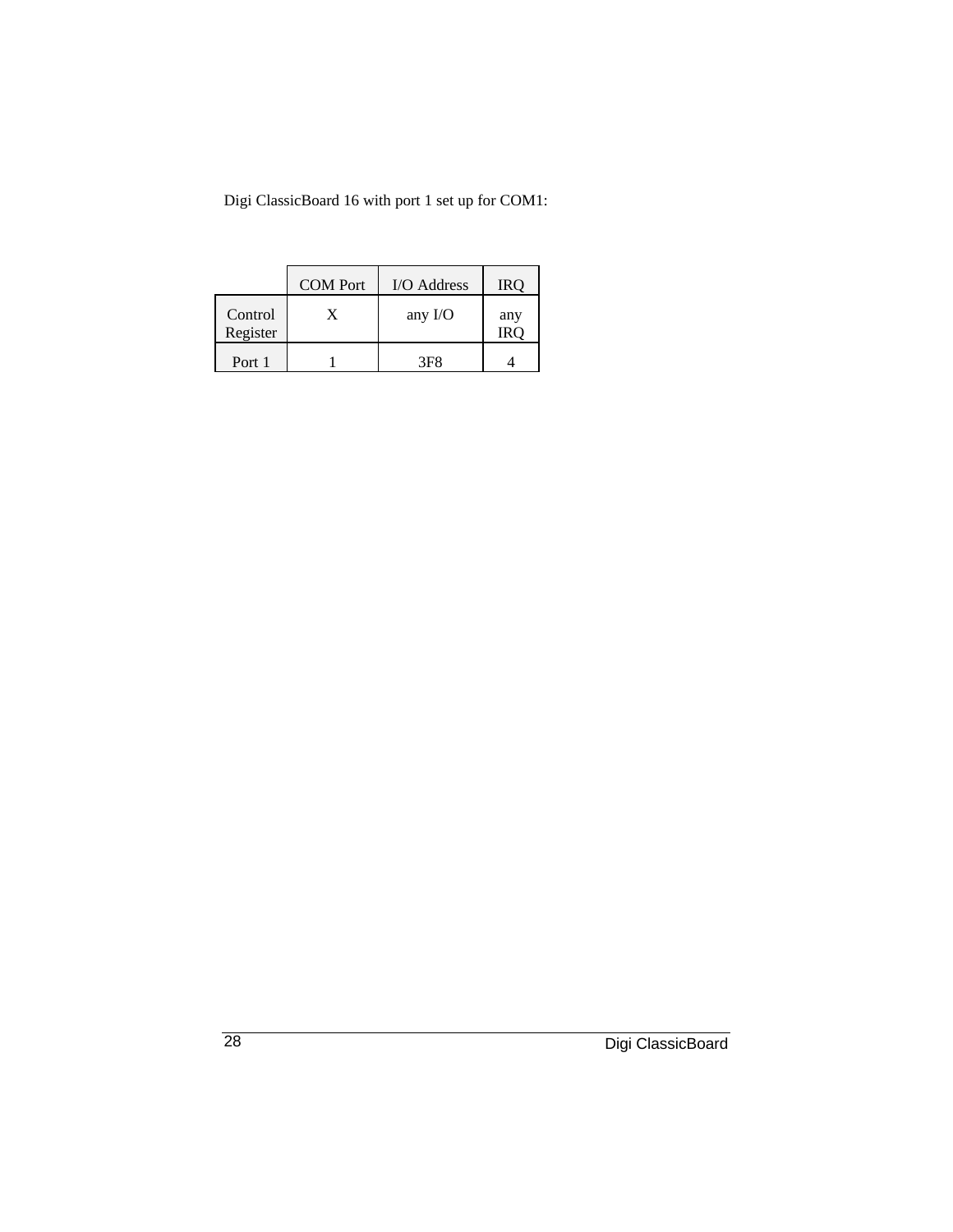# **Operating Digi ClassicBoards under Windows NT**

To use the Digi ClassicBoard with the standard Windows NT device driver, you must modify the Registry. Follow these steps:

1. Using the Registry Editor, open the key:

HKEY\_LOCAL\_MACHINE\SYSTEM\CurrentControlSet\Services\Serial

(For more information on using the Registry Editor, see Editing Registry Values in README.WRI in the MAIN group).

2. Verify that the Serial key has a ForceFifoEnable entry. If not, add the entry as follows:

ForceFifoEnable REG\_DWORD 0x1

3. Open the key:

HKEY\_LOCAL\_MACHINE\SYSTEM\CurrentControlSet\Services\Serial\ Parameters

- 4. Add the Serial*x* keys under Parameters and add the corresponding values for each Serial*x* key to match the values you set with the configuration utility. (See the example on page 29).
- 5. Exit REGEDT32.EXE and enter the following two commands at the command prompt to activate the changes:
	- net stop serial

net start serial

The serial ports should now work. Restarting Windows NT will also activate the changes. Note that COM1 through COM9 can be directly referenced just like a file name from programs and from the command line. However, COM10 and above must be referenced with the following syntax:

 $\langle \cdot \rangle$ . $\mathrm{com}10$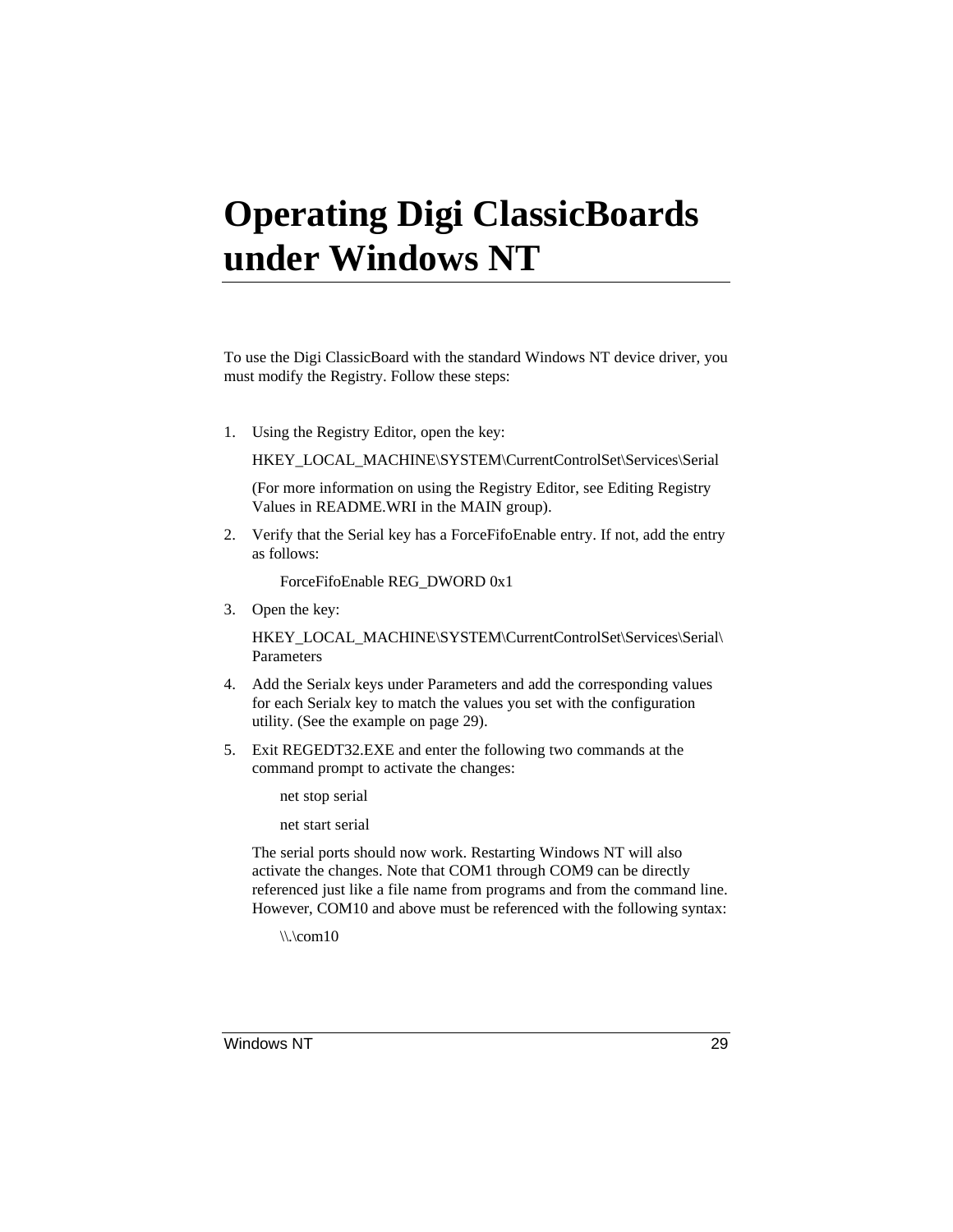For the following example, assume that there are two serial ports already installed and assigned to COM1 and COM2 respectively. The adapter is a Digi ClassicBoard 4 whose ports will start at COM3. An IRQ of 5, a starting I/O Port address of 0x100, and a Control Register address of 0x140 were assigned with the configuration utility so that the board's settings would match the legacy profile for a DigiBoard PC/4. For ClassicBoards with more than four ports, simply continue the pattern beyond the fourth port.

| Add key (no class)  | <b>Value names</b>     | Data type        | Data             |
|---------------------|------------------------|------------------|------------------|
| Serial <sub>2</sub> | <b>DosDevices</b>      | REG SZ           | COM <sub>3</sub> |
|                     | Indexed                | <b>REG DWORD</b> | 1                |
|                     | Interrupt              | REG_DWORD        | 5                |
|                     | <b>InterruptStatus</b> | <b>REG DWORD</b> | 0x140            |
|                     | <b>PortAddress</b>     | REG_DWORD        | 0x100            |
|                     | PortIndex              | <b>REG DWORD</b> | 1                |
| Serial <sub>3</sub> | <b>DosDevices</b>      | REG SZ           | COM4             |
|                     | Indexed                | <b>REG DWORD</b> | 1                |
|                     | Interrupt              | <b>REG DWORD</b> | 5                |
|                     | InterruptStatus        | REG_DWORD        | 0x140            |
|                     | PortAddress            | <b>REG DWORD</b> | 0x108            |
|                     | PortIndex              | REG_DWORD        | 2                |
| Serial <sub>4</sub> | <b>DosDevices</b>      | REG SZ           | COM <sub>5</sub> |
|                     | Indexed                | <b>REG DWORD</b> | 1                |
|                     | Interrupt              | REG_DWORD        | 5                |
|                     | <b>InterruptStatus</b> | REG_DWORD        | 0x140            |
|                     | PortAddress            | REG_DWORD        | 0x110            |
|                     | PortIndex              | <b>REG DWORD</b> | 3                |
| Serial <sub>5</sub> | <b>DosDevices</b>      | REG_SZ           | COM <sub>6</sub> |
|                     | Indexed                | REG_DWORD        | 1                |
|                     | Interrupt              | <b>REG DWORD</b> | 5                |
|                     | InterruptStatus        | REG_DWORD        | 0x140            |
|                     | <b>PortAddress</b>     | <b>REG DWORD</b> | 0x118            |
|                     | PortIndex              | <b>REG DWORD</b> | 4                |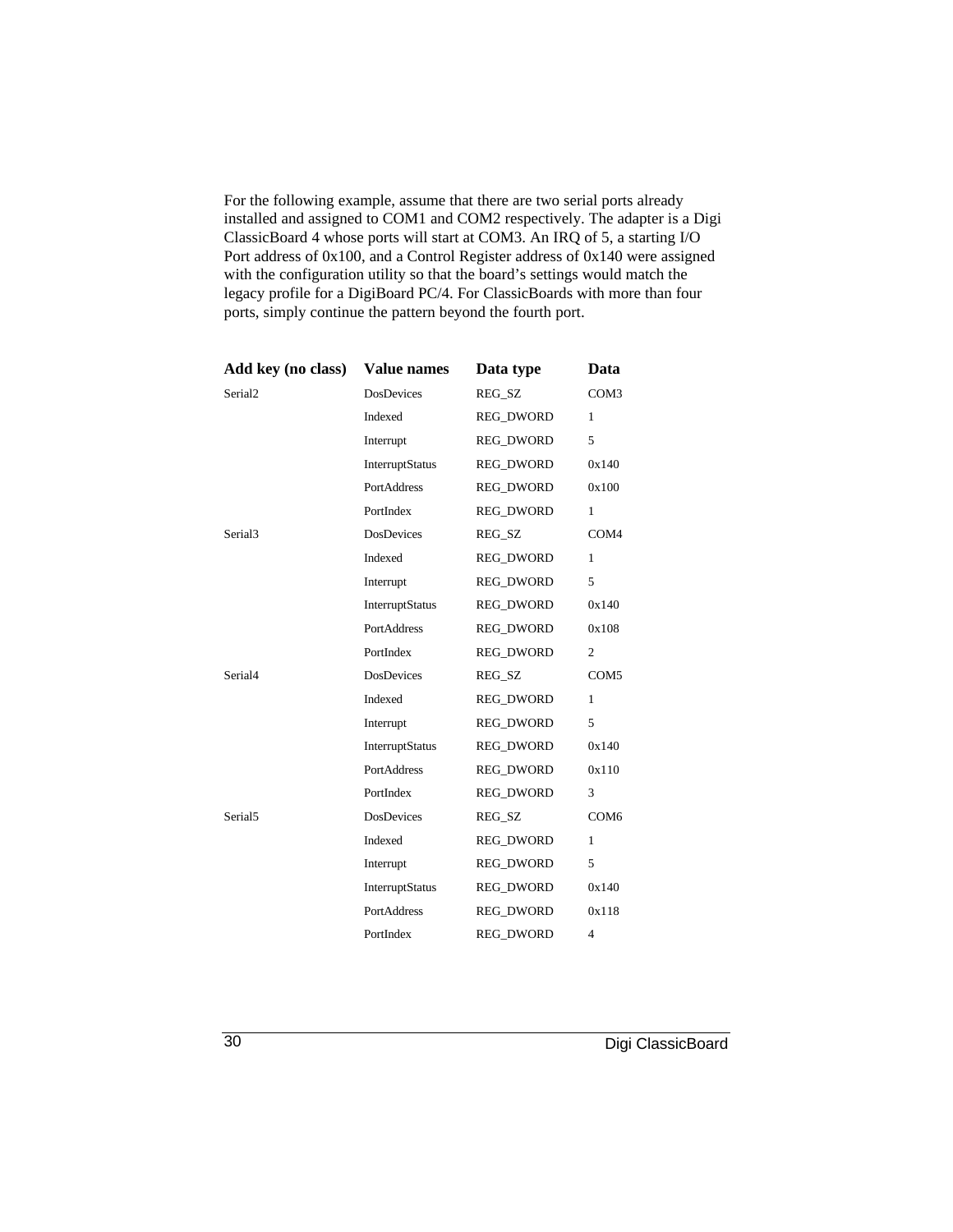

The actual values for your adapter may be different. Also, if you have only one serial port on your computer, you can start with the Serial1 and COM2 keys. If no serial ports are built into your computer, you can start with Serial0 and COM1.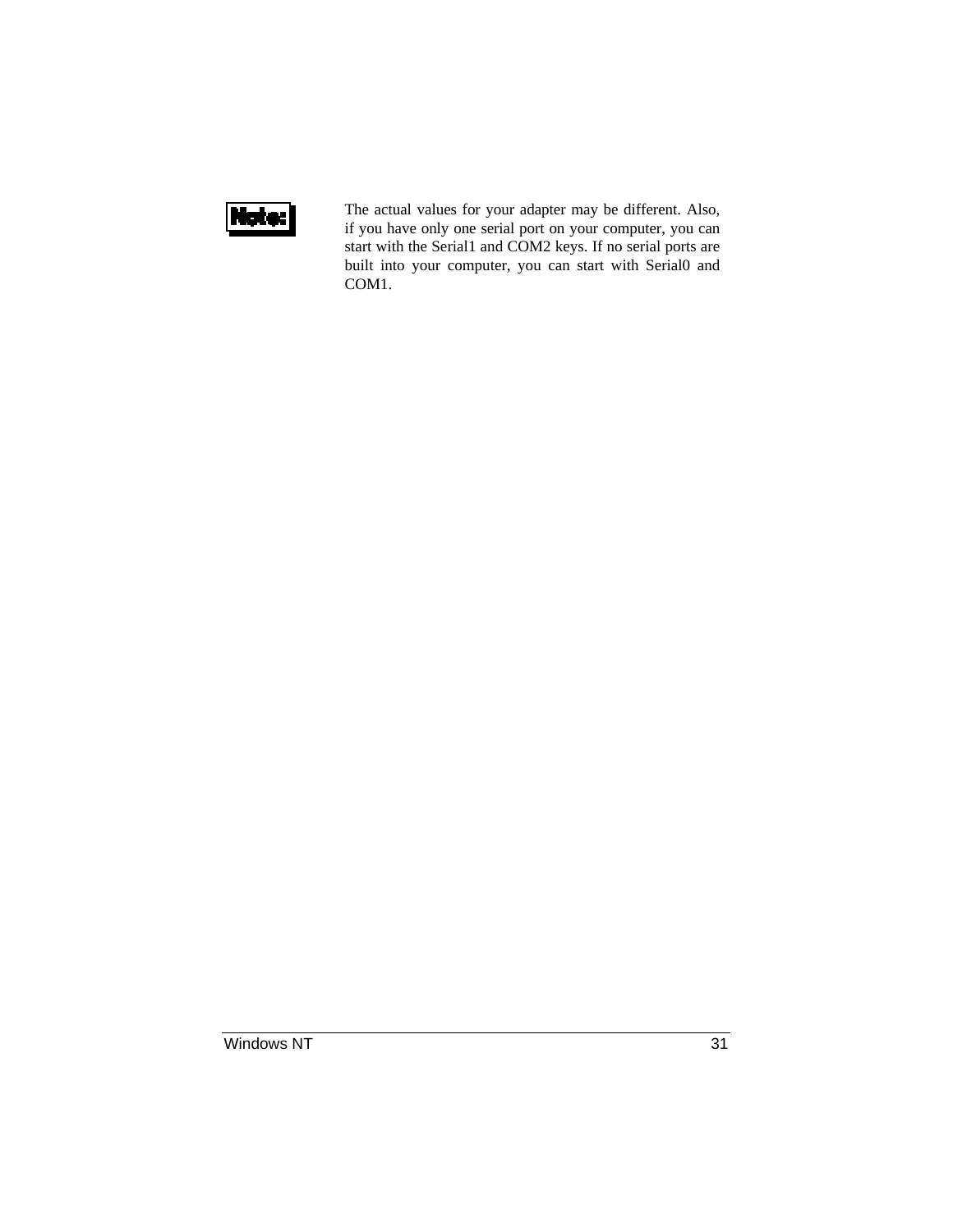#### **The Digi Bulletin Board System**

Digi provides an electronic bulletin board service (BBS) for our customers. This bulletin board provides general and technical information about Digi's products.

The Digi BBS allows users to download software drivers as soon as they become available. There is also a feature to allow users with problems or questions about Digi products to leave messages to Digi Technical Support.

Using the Digi BBS is easy. Simply dial **(612) 912-4800**. In Europe, dial **+49 221 9205211**; in Asia, dial **+65 735 2460**. The bulletin board accepts calls at 1200, 2400, 9600 and 14.4K baud. V.32, HST 14.4, V.42 and V.42*bis* standards are supported, with full MNP class 1-5 error correction and data compression.

The recommended modem communications parameters are 8 bits, no parity and one stop bit (**8 N 1**). Other settings may also work.

Download protocols include Zmodem, Xmodem, Ymodem, Kermit and others.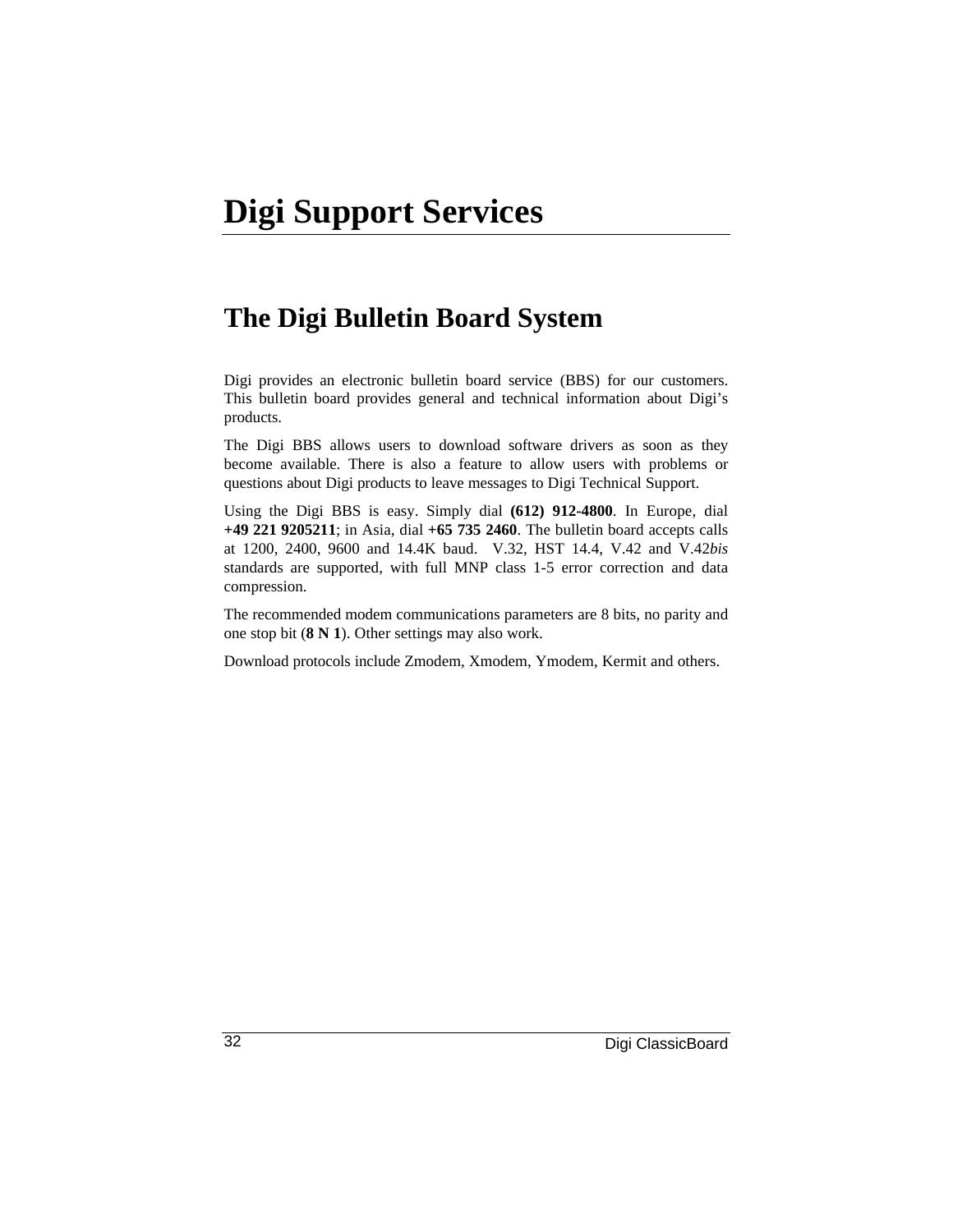#### **Internet FTP Server**

Digi has set up an Anonymous FTP server for those with access to the Internet network. The address is **ftp.dgii.com**. Log in as anonymous, and enter your E-mail address when asked for a password. Drivers and installation tips are located in the **/drivers** directory. A text file, **download.doc**, gives information on uncompressing the files after downloading. Tip: Be sure to enter "bin" before downloading, to ensure binary transfer of files.

#### **World Wide Web Server**

Product information, manuals, new product announcements, programs, application stories and more can be obtained through the World Wide Web. Our address is http://www.dgii.com.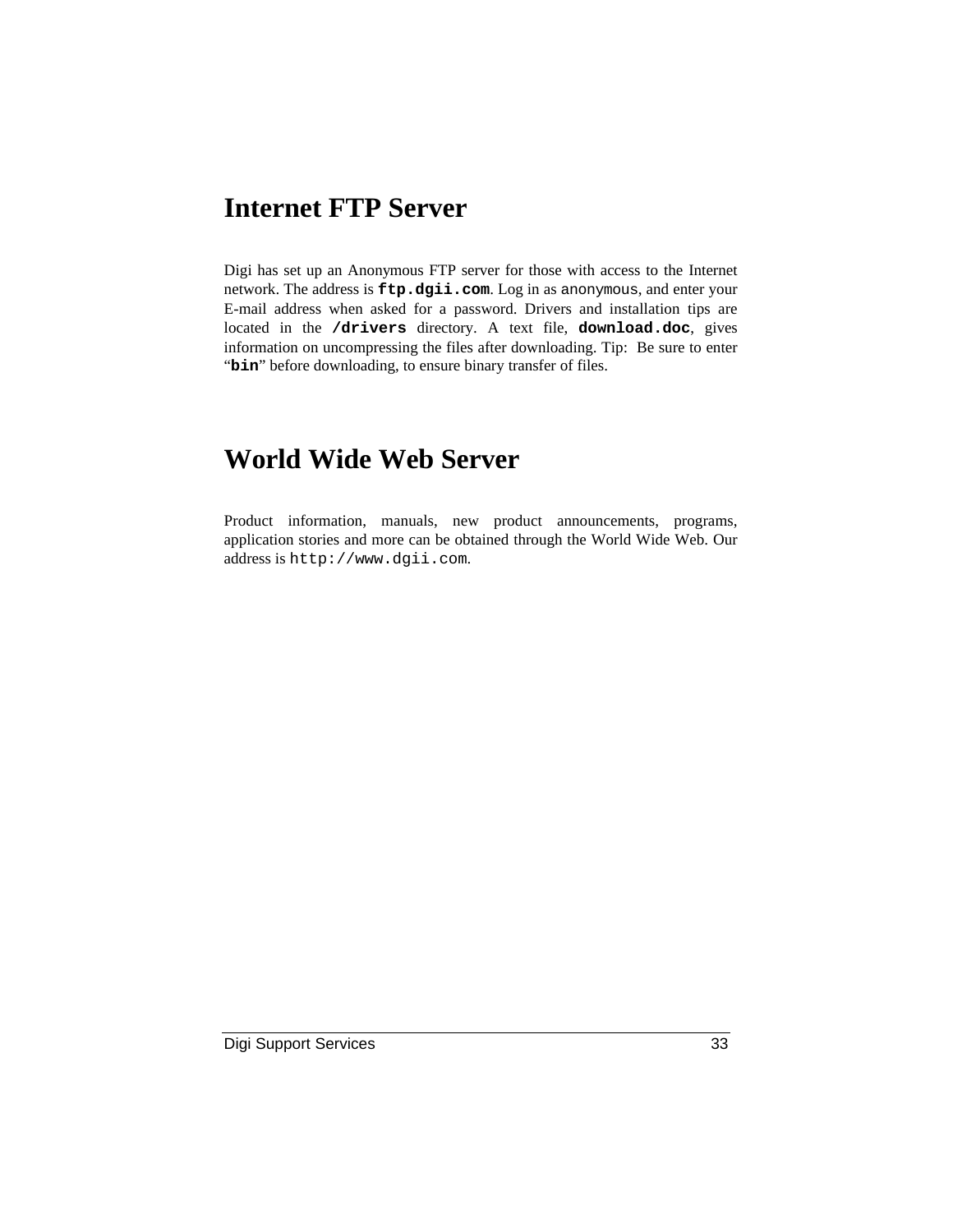# **Information About Your System**

| Make, model and clock speed of your computer:<br><u>Letting</u>                                                                                                                                                                                                                                                           |  |                                      |
|---------------------------------------------------------------------------------------------------------------------------------------------------------------------------------------------------------------------------------------------------------------------------------------------------------------------------|--|--------------------------------------|
| ,我们也不会有什么。""我们的人,我们也不会有什么?""我们的人,我们也不会有什么?""我们的人,我们也不会有什么?""我们的人,我们也不会有什么?""我们的人<br>How much RAM does your computer have?<br><u>Letter and the substitute of the substitute of the substitute</u> of the substitute of the substitute of the substitute of the substitute of the substitute of the substitute of the subs |  |                                      |
| <b>Hard disk</b><br>controller:                                                                                                                                                                                                                                                                                           |  | Type: Memory addressed at:           |
|                                                                                                                                                                                                                                                                                                                           |  | I/O port used: IRQ: IRQ:             |
|                                                                                                                                                                                                                                                                                                                           |  | LAN card: Type: Memory addressed at: |
|                                                                                                                                                                                                                                                                                                                           |  | I/O port used: IRQ:                  |
|                                                                                                                                                                                                                                                                                                                           |  | Other: Type: Memory addressed at:    |
|                                                                                                                                                                                                                                                                                                                           |  | I/O port used: IRQ: IRQ:             |
|                                                                                                                                                                                                                                                                                                                           |  | Operating system: Version:           |
|                                                                                                                                                                                                                                                                                                                           |  |                                      |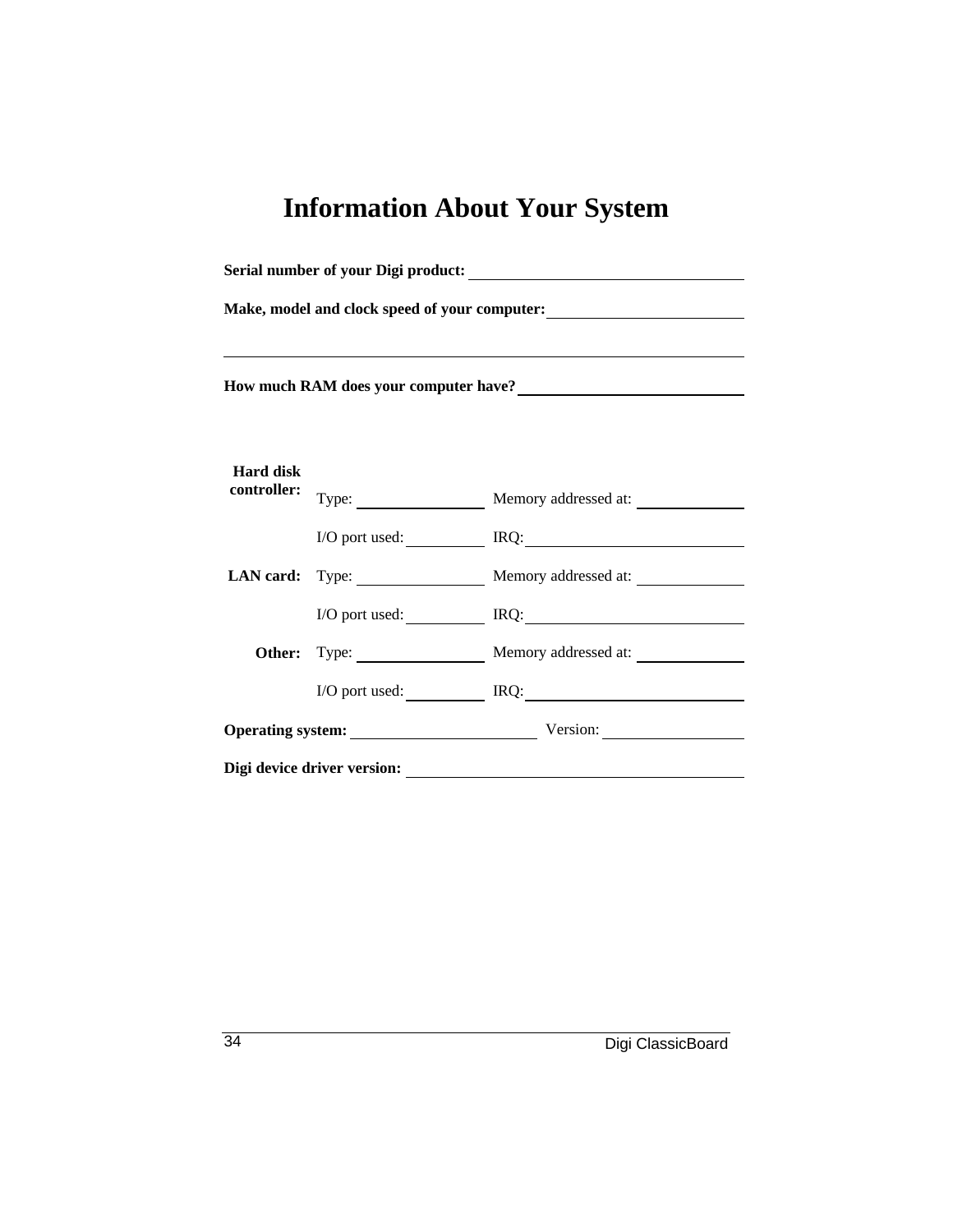#### **Technical Support**

At Digi, we are proud of our products, and support them. Our dealers and distributors are fully trained on our product line, so that they can help you on a technical level should assistance be needed.

Your first level of support is your Digi dealer, the place where you purchased your Digi product. Your dealer has the training to help you with any installation questions or difficulties you might have.

If you still experience difficulties (after contacting your first level of support), Digi has a staff of Technical Support Specialists that can assist you. They can be reached at **(612) 912-3456**. In Europe, call **+49 221 920520**, and in Asia, call **+65 732 1318**. FAX numbers are: (612) 912-4958 (USA), +49 221 9205210 (Europe) and +65 732 1312 (Asia).

When you call Digi Technical Support, please call from a position where you can operate your system. Also, please fill out the form on the previous page before calling, so your Technical Support representative can have a clear picture of your system and any potential conflicts between devices.

Digi Technical Support can also be reached via Internet E-mail. Please send correspondence to **support@dgii.com**, and include your voice and FAX phone numbers.

#### **Customer Service**

Digi also has a staff of Customer Service representatives to help you with software and documentation update requests, as well as Returned Merchandise Authorizations (RMAs) in case you need to return your Digi product for repair. (See page 35.) They can be reached at **(612) 912-3456**. Digi Customer Service can be contacted by FAX at (612) 912-4959.

Digi Customer Service can also be reached via Internet E-mail. Please send correspondences to **cust\_serv@dgii.com**, and include your voice and FAX phone numbers.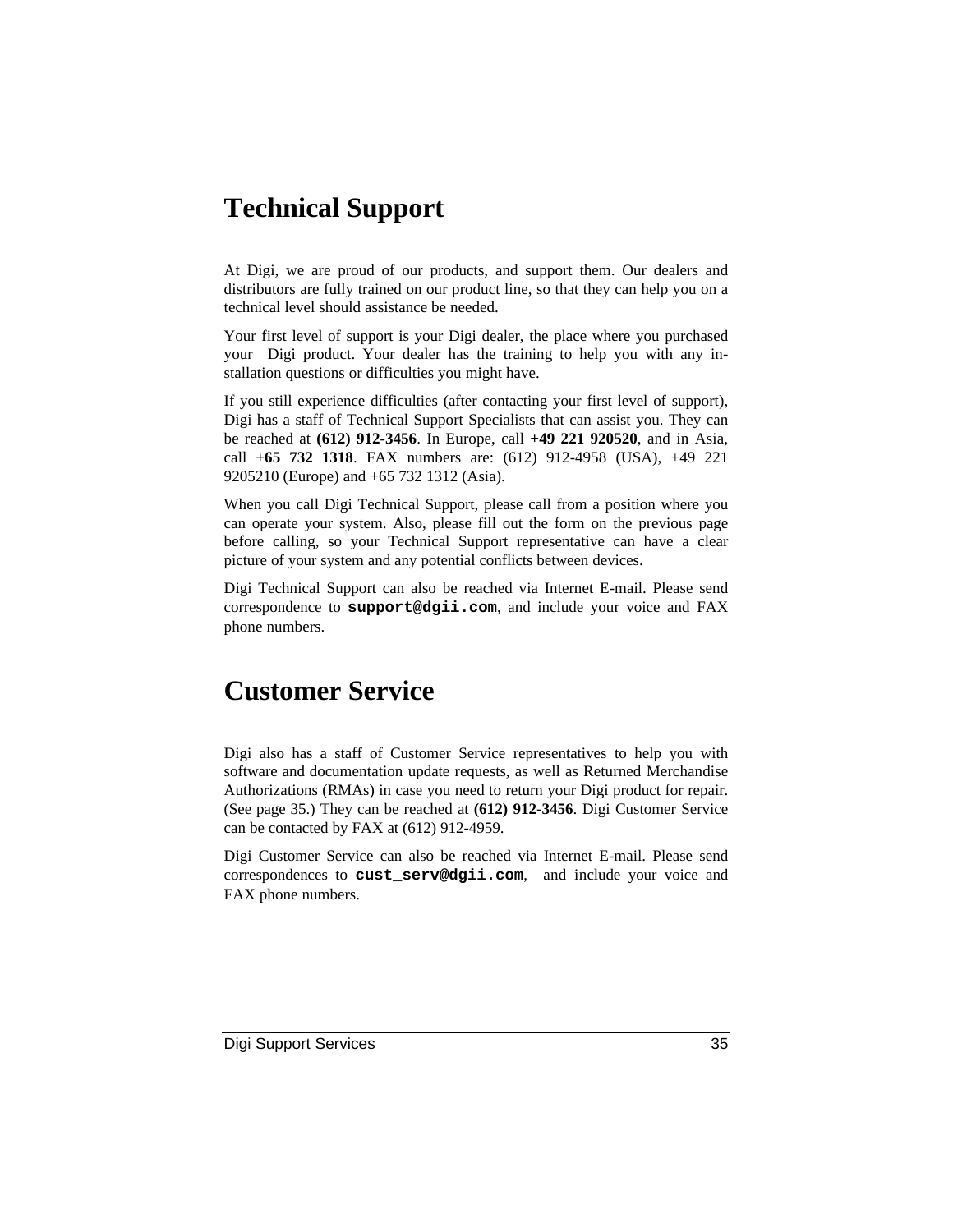#### **Return Procedures**

All Digi products have a five-year parts and labor warranty, and we are ultimately responsible for any defective parts, according to the limits specified in the warranty. However, many of the reported problems are due to factors other than defects in the product itself. To save you time and possibly additional cost, Digi asks that you *first* try to resolve any difficulties by contacting our Technical Support representatives at **(612) 912-3456.**



Be sure to have the serial number of your Digi product at hand before calling Technical Support.

Returns should be directed to the dealer or distributor from whom you purchased the product. If you need to return your Digi product for repair, it is first necessary to obtain an RMA (Returned Merchandise Authorization) number from Digi, by speaking to a Digi Customer Service representative. Authorized returns should be shipped to Digi International, 10000 West 76th Street, Eden Prairie, MN 55344. The RMA number should appear on the shipping carton, on or near the address label.



Products received without an RMA number clearly marked on the outside of the package will be returned, unopened, to the sender